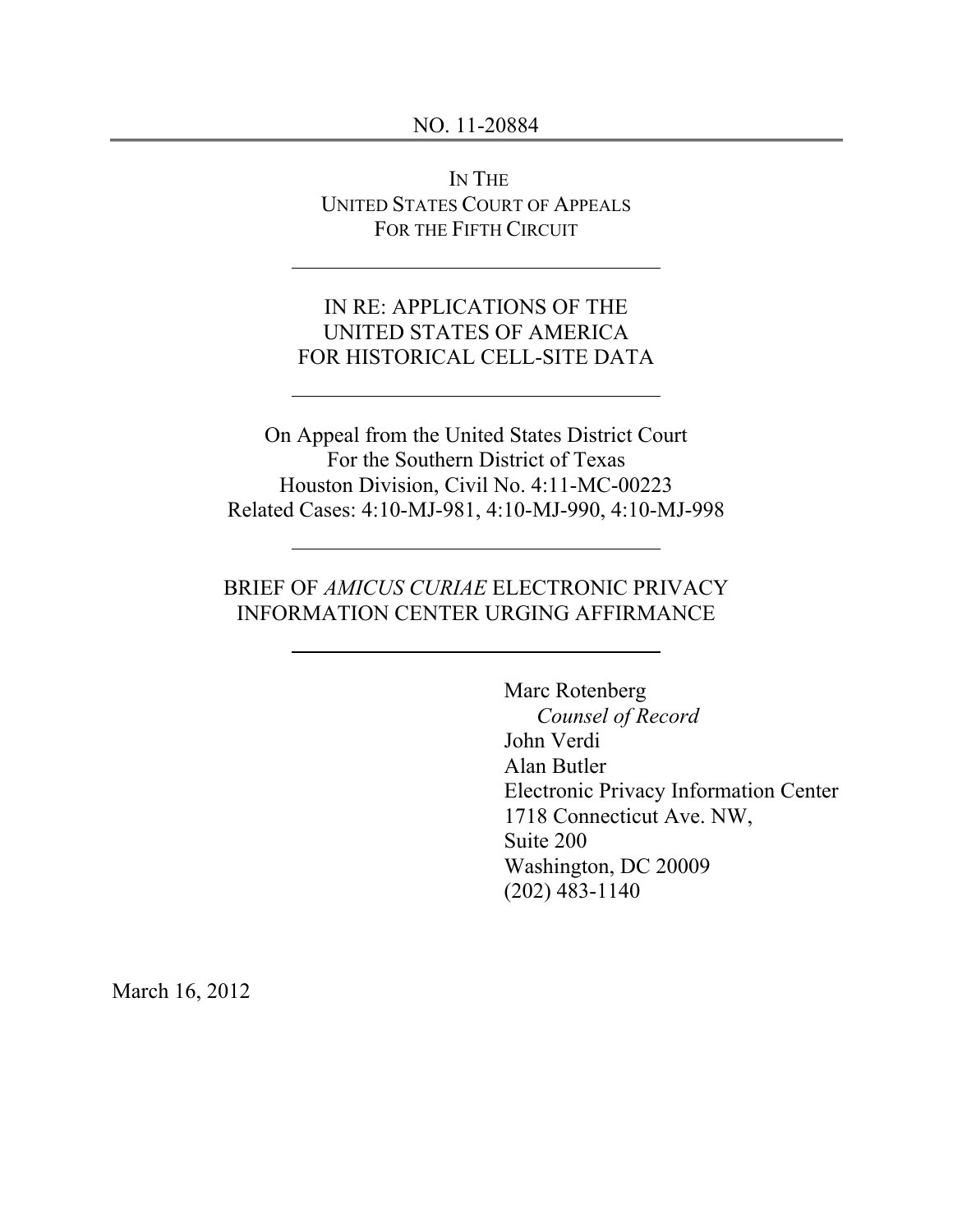### **SUPPLEMENTAL STATEMENT OF INTERESTED PARTIES**

Pursuant to Fed. R. App. P. 26.1 and 29(c), *Amicus Curiae* Electronic Privacy Information Center ("EPIC") is a District of Columbia corporation with no parent corporation. No publicly held company owns 10% or more of EPIC stock.

The undersigned counsel of record certifies that the following listed persons and entities as described in the fourth sentence of Rule 28.2.1 have an interest in the outcome of this case. These representations are made in order that the judges of this court may evaluate possible disqualification or recusal.

The Electronic Privacy Information Center ("EPIC"), *amicus curiae*.

Marc Rotenberg *Counsel of Record* John Verdi Alan Butler Electronic Privacy Information Center 1718 Connecticut Ave. NW, Suite 200 Washington, DC 20009 (202) 483-1140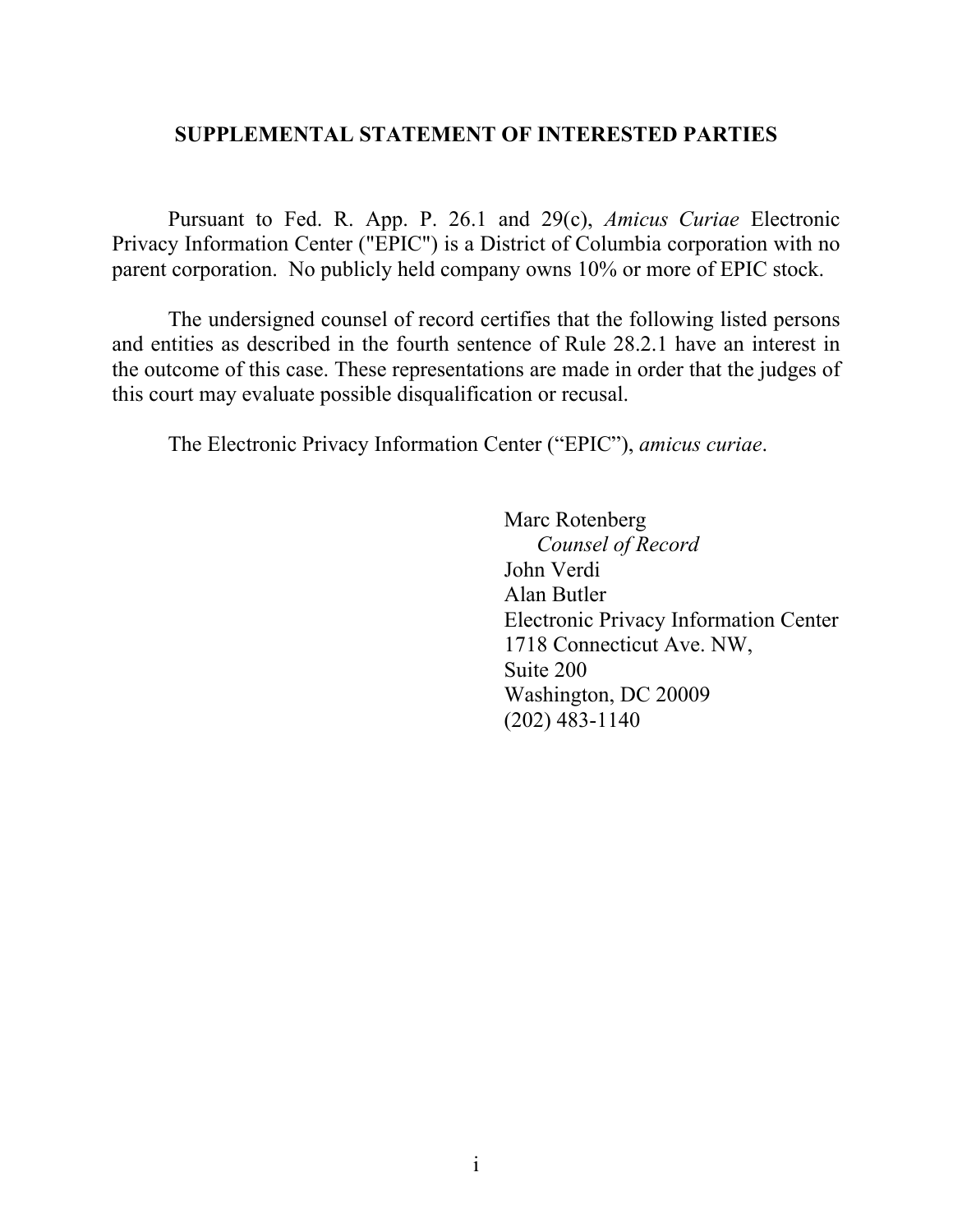# **TABLE OF CONTENTS**

| SUPPLEMENTAL STATEMENT OF INTERESTED PARTIES                                                                                                                                                              |
|-----------------------------------------------------------------------------------------------------------------------------------------------------------------------------------------------------------|
|                                                                                                                                                                                                           |
|                                                                                                                                                                                                           |
|                                                                                                                                                                                                           |
|                                                                                                                                                                                                           |
|                                                                                                                                                                                                           |
| I. An Individual's Cell Phone Records Provide A Comprehensive History                                                                                                                                     |
| A. Cell-Site Data Can Be Used to Pinpoint An Individual's Location<br>With Increasing Accuracy, Down to A Room or Floor in a Building 9                                                                   |
| B. Cell Phones Are Ubiquitous in the United States and Cell-Site Records                                                                                                                                  |
| II. The Third Party Doctrine Is Inapplicable In This Case Because Cell<br><b>Phone Location Data Is Automatically Generated Without Users'</b>                                                            |
| A. Service Providers Configure Telephone Systems To Automatically<br>Generate Cell-Site Data In Order to Comply With Federal Wiretap<br>Laws, a Purpose Unrelated to the Delivery of Cellphone Service 20 |
| B. Cell Phone Users Reasonably Expect That Their Location Data Will                                                                                                                                       |
| C. The Mere Existence of a Privacy Policy Does Not Eliminate a Cell<br>Phone User's Reasonable Expectation That Their Location Data Will                                                                  |
|                                                                                                                                                                                                           |
|                                                                                                                                                                                                           |
|                                                                                                                                                                                                           |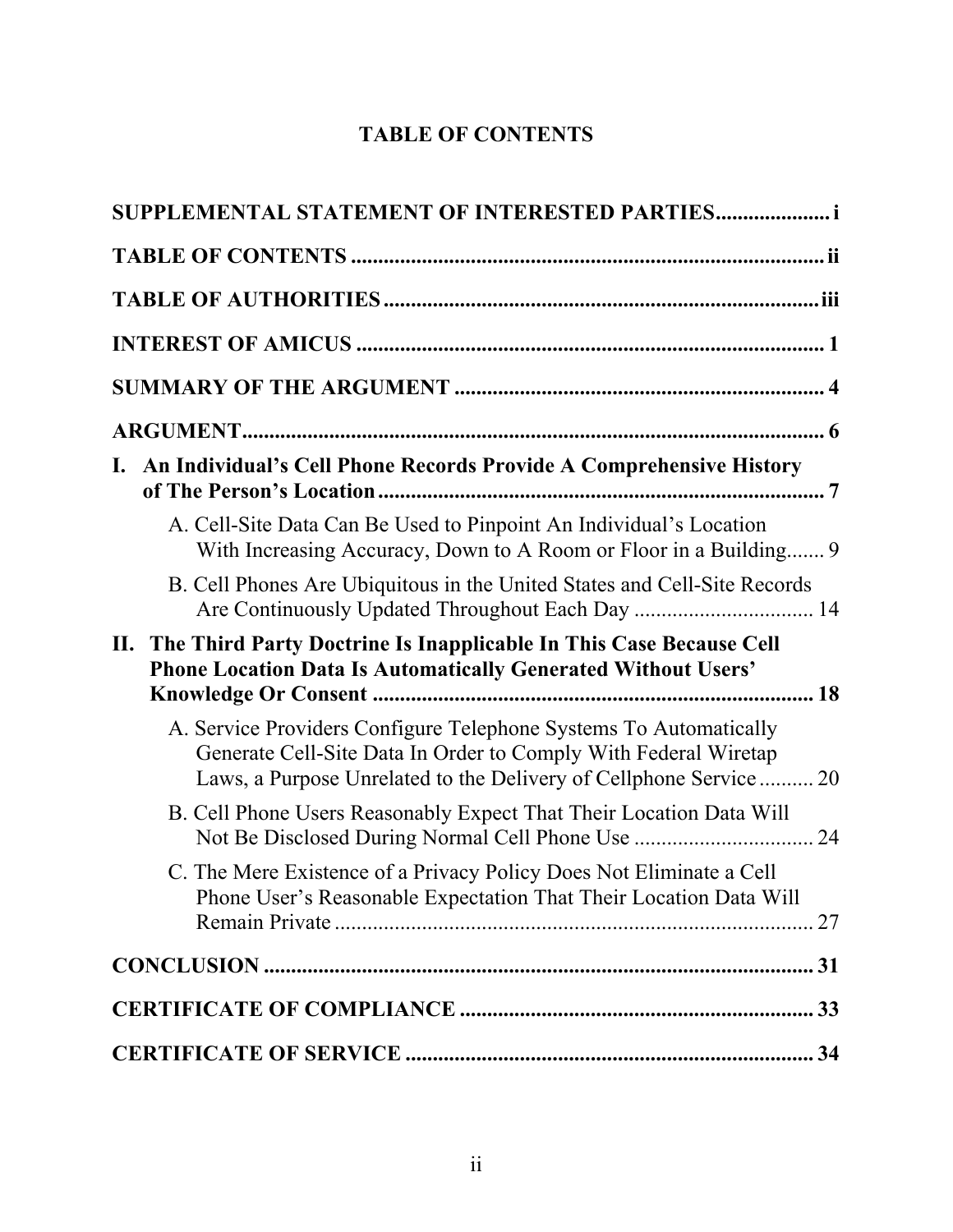# **TABLE OF AUTHORITIES**

# **CASES**

| In re Application of U.S. for an Order for Disclosure of Telecomms. Records<br>and Authorizing the Use of a Pen Register and Trap and Trade Device, 405  |    |
|----------------------------------------------------------------------------------------------------------------------------------------------------------|----|
|                                                                                                                                                          |    |
|                                                                                                                                                          |    |
|                                                                                                                                                          |    |
| Smith v. Maryland, 442 U.S. 738 (1979) (Marshall, J., dissenting)  6, 19, 24                                                                             |    |
| U.S. Telecomm. Ass'n v. FCC, 227 F.3d 450 (D.C. Cir. 2000)  20, 21, 22, 23, 24                                                                           |    |
|                                                                                                                                                          |    |
|                                                                                                                                                          |    |
| United States v. Jones, 132 S. Ct. 945 (2012) (Sotomayor, J., concurring)  6                                                                             |    |
| <b>STATUTES</b>                                                                                                                                          |    |
|                                                                                                                                                          |    |
|                                                                                                                                                          |    |
|                                                                                                                                                          |    |
| Communications Assistance for Law Enforcement Act of 1994, 18 U.S.C. §§                                                                                  |    |
| <b>OTHER AUTHORITIES</b>                                                                                                                                 |    |
| A.J. Bernheim Brush et al., <i>Exploring End User Preferences for Location</i><br>Obfuscation, Location-Based Services, and the Value of Location, Proc. | 25 |
| Aaron Smith, 31% of Text Message Users Prefer Texting to Voice Calls, and<br>Young Adults Stand Out In Their Use of Text Messaging, Pew Research         |    |
| Aaron Smith, 35% of American Adults Own a Smartphone, Pew Research                                                                                       |    |
| Aaron Smith, 46% of American Adults Are Smartphone Owners, Pew                                                                                           |    |
| Aaron Smith, Americans and Their Cell Phones, Pew Research Center                                                                                        |    |
| Aaron Smith, Mobile Devices Help People Solve Problems and Stave Off<br>Boredom, But Create Some New Challenges and Annoyances, Pew                      |    |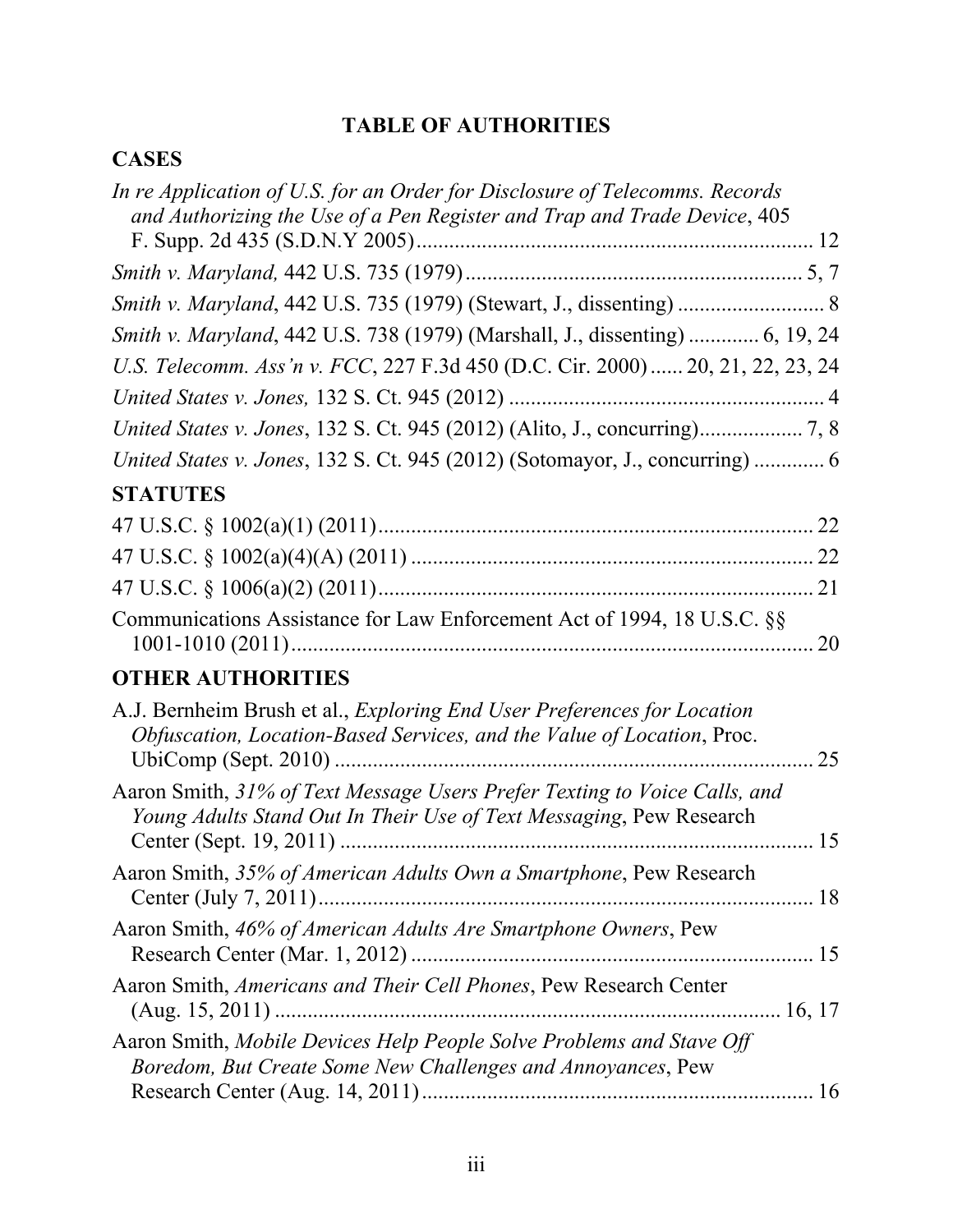| Aleecia McDonald & Lorrie Cranor, The Cost of Reading Privacy                                                                                               |    |
|-------------------------------------------------------------------------------------------------------------------------------------------------------------|----|
| American National Standards Institute, Lawfully Authorized Electronic<br>Surveillance, Joint Standard ANSI/J-STD/025B, TIA/ATIS, Aug. 2003 21               |    |
| Application, In re Application of the United States for Historical Cell Site<br>Data, 747 F. Supp. 2d 827 (S.D. Tex. Oct. 6, 2010) (No. 10-mj-00990)  8, 10 |    |
|                                                                                                                                                             |    |
|                                                                                                                                                             |    |
| Cisco, Cisco Visual Networking Index: Global Mobile Data Traffic Forecast                                                                                   | 12 |
| Communications Assistance for Law Enforcement Act, 14 FCC Rcd. 16794                                                                                        | 23 |
| Computer Crime & Intellectual Property Section, Dept. of Justice, Retention                                                                                 | 10 |
| CTIA: The Wireless Association, The Wireless Industry Facts: An                                                                                             | 20 |
|                                                                                                                                                             |    |
| Debra Cassens Weiss, Chief Justice Roberts Admits He Doesn't Read the                                                                                       | 29 |
| Florencia Marotta-Wurgler, Will Increased Disclosure Help? Evaluating the<br>Recommendations of the ALI's "Principles of the Law of Software                |    |
|                                                                                                                                                             |    |
|                                                                                                                                                             | 20 |
| Harris Interactive, Mobile Privacy: A User's Perspective (Mar. 4, 2011)  24, 25                                                                             |    |
| Helen Nissenbaum, Privacy in Context: Technology, Policy, and the                                                                                           | 26 |
| Janice Y. Tsai et al., Location-Sharing Technologies: Privacy Risks and                                                                                     | 25 |
| Janice Y. Tsai et al., The Effect of Online Privacy Information on Purchasing<br>Behavior: An Experimental Study, 22 Info. Sys. Research 254 (2011)  28     |    |
| John M. Chapin & William H. Lehr, Mobile Broadband Growth, Spectrum<br>Scarcity, and Sustainable Competition, 39th Res. Conf. on Comm., Info. &             | 12 |
| John R. Quain, Changes to OnStar's Privacy Terms Rile Some Users, N.Y.                                                                                      | 26 |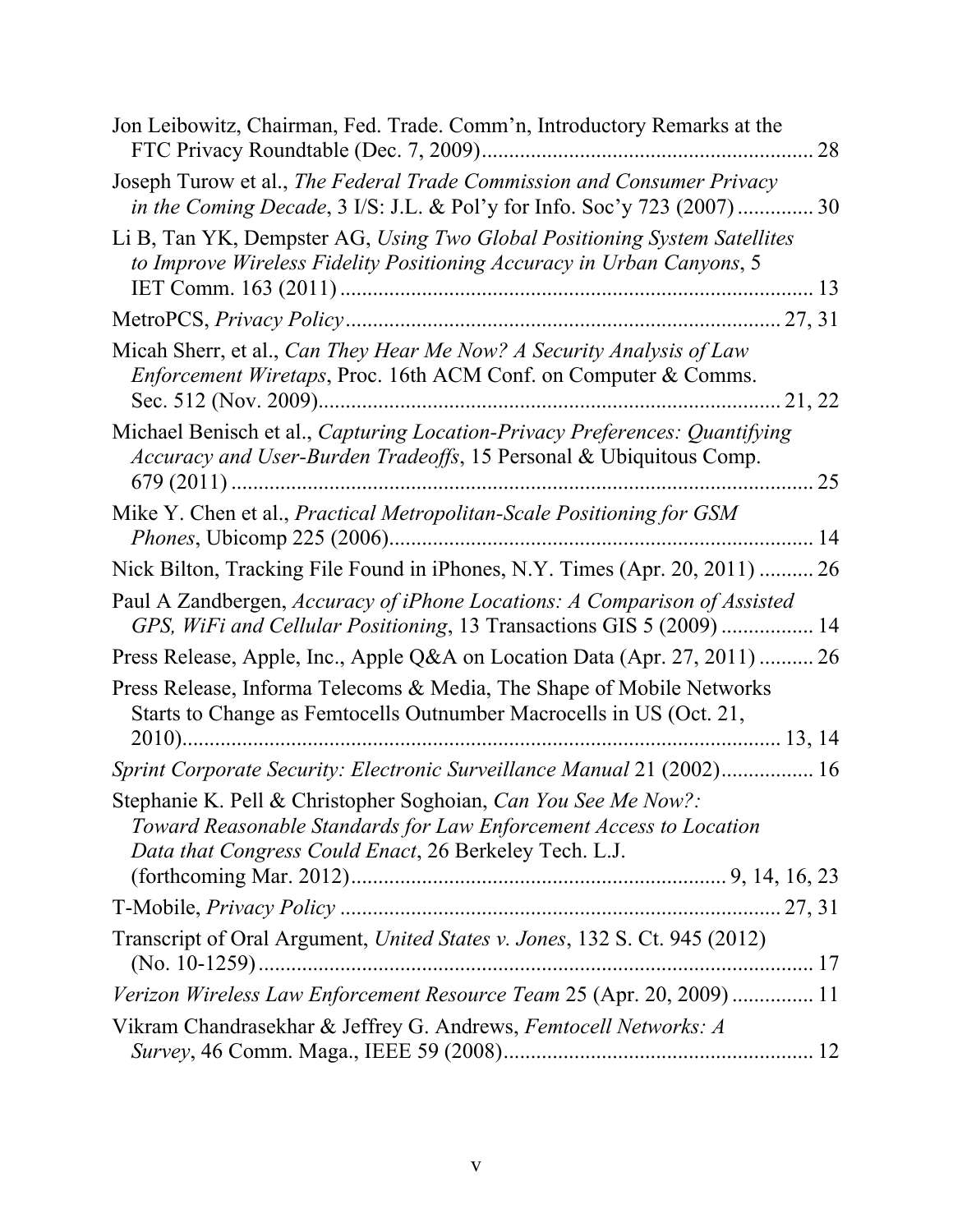| White House, Consumer Data Privacy in a Networked World: A Framework<br>for Protecting Privacy and Promoting Innovation in the Global Digital |  |
|-----------------------------------------------------------------------------------------------------------------------------------------------|--|
| Whitfield Diffie & Susan Landau, <i>Communications Surveillance: Privacy and</i>                                                              |  |
| Wireless Carrier Policies for Exigent Situations, NINA 2010 9-1-1 Conf. &                                                                     |  |
| Zev J. Eigen, <i>Empirical Studies of Contract</i> , Ann. Rev. L. & Soc. Sci.                                                                 |  |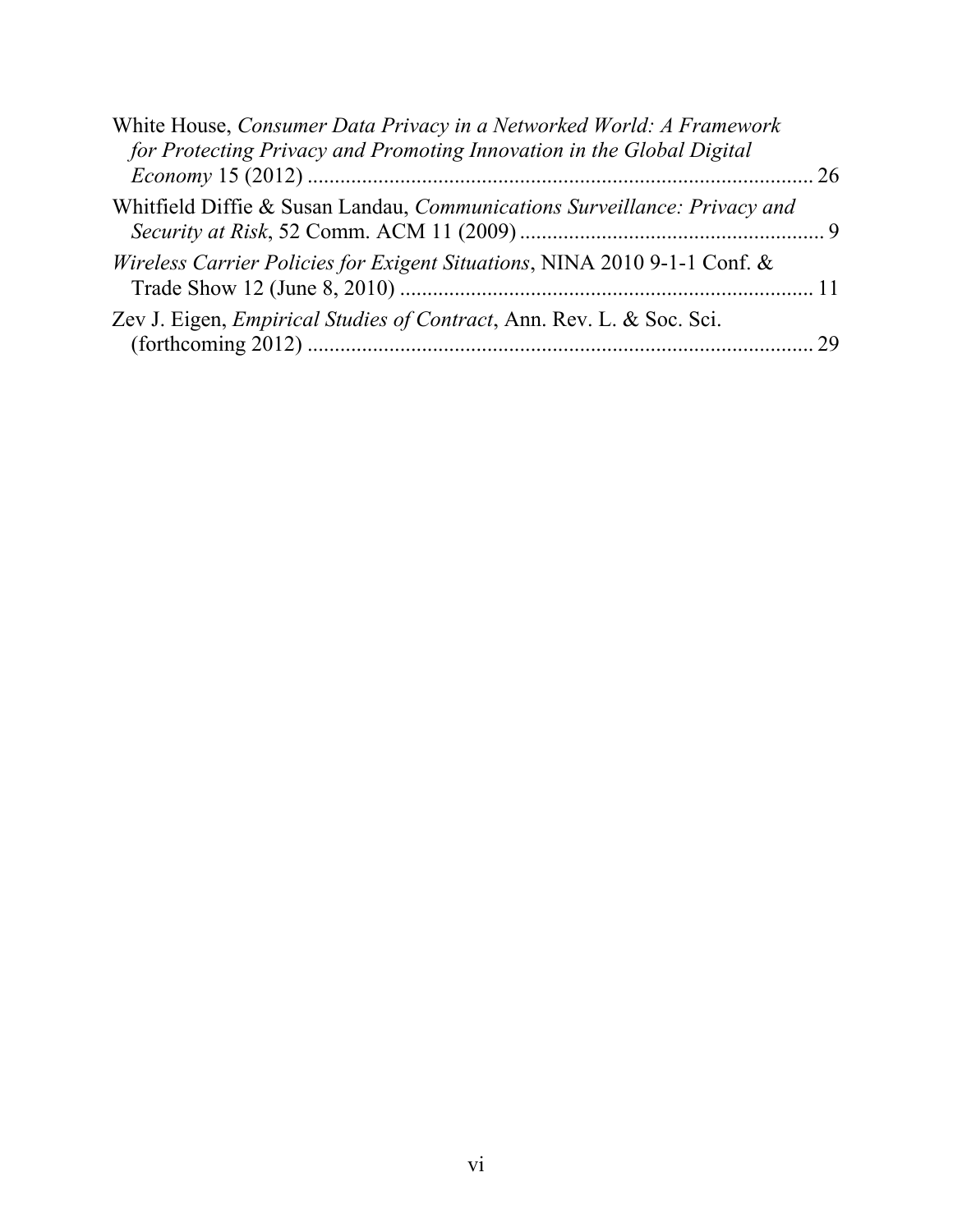#### **INTEREST OF AMICUS**

The Electronic Privacy Information Center ("EPIC") is a public interest research center in Washington, D.C., established in 1994 to focus public attention on emerging civil liberties issues and to protect privacy, the First Amendment, and other Constitutional values. $<sup>1</sup>$ </sup>

EPIC has participated as *amicus curiae* in many cases before the U.S. Supreme Court and other courts concerning privacy issues, new technologies, and Constitutional interests. *See, e.g.*, *United States v. Jones*, 132 S. Ct. 945 (2012); *FAA v. Cooper*, 622 F.3d 1016 (9th Cir. 2010), *cert. granted* 131 S. Ct. 3025 (2011) (No. 10-1024); *First Am. v. Edwards*, 610 F.3d 514 (9th Cir. 2010), *cert. granted* 131 S. Ct. 3022 (2011) (No. 10-708); *Sorrell v. IMS Health Inc.*, 131 S. Ct. 2653 (2011); *FCC v. AT&T Inc.*, 131 S. Ct. 1177 (2011); *NASA v. Nelson*, 131 S. Ct. 746 (2011); *Doe v. Reed*, 130 S. Ct. 2811 (2010); *Quon v. City of Ontario*, 130 S. Ct. 2619 (2010); *Tolentino v. New York*, 926 N.E.2d 1212 (N.Y. 2010), *cert. granted*, 131 S. Ct. 595, (2010) and *cert. dismissed as improvidently granted*, 131 S. Ct. 1387 (U.S. 2011); *Flores-Figueroa v. United States*, 129 S. Ct. 1886 (2009); *Herring v. United States*, 129 S. Ct. 695 (2009); *Crawford v. Marion Cnty. Election Bd.*, 128 S. Ct. 1610 (2008); *Hiibel v. Sixth Judicial Circuit of Nevada*,

<sup>&</sup>lt;sup>1</sup> This brief was prepared with the assistance of Maria Elena Stiteler, a law student at Stanford Law School and participant in the EPIC Internet Public Interest Opportunities Program ("IPIOP").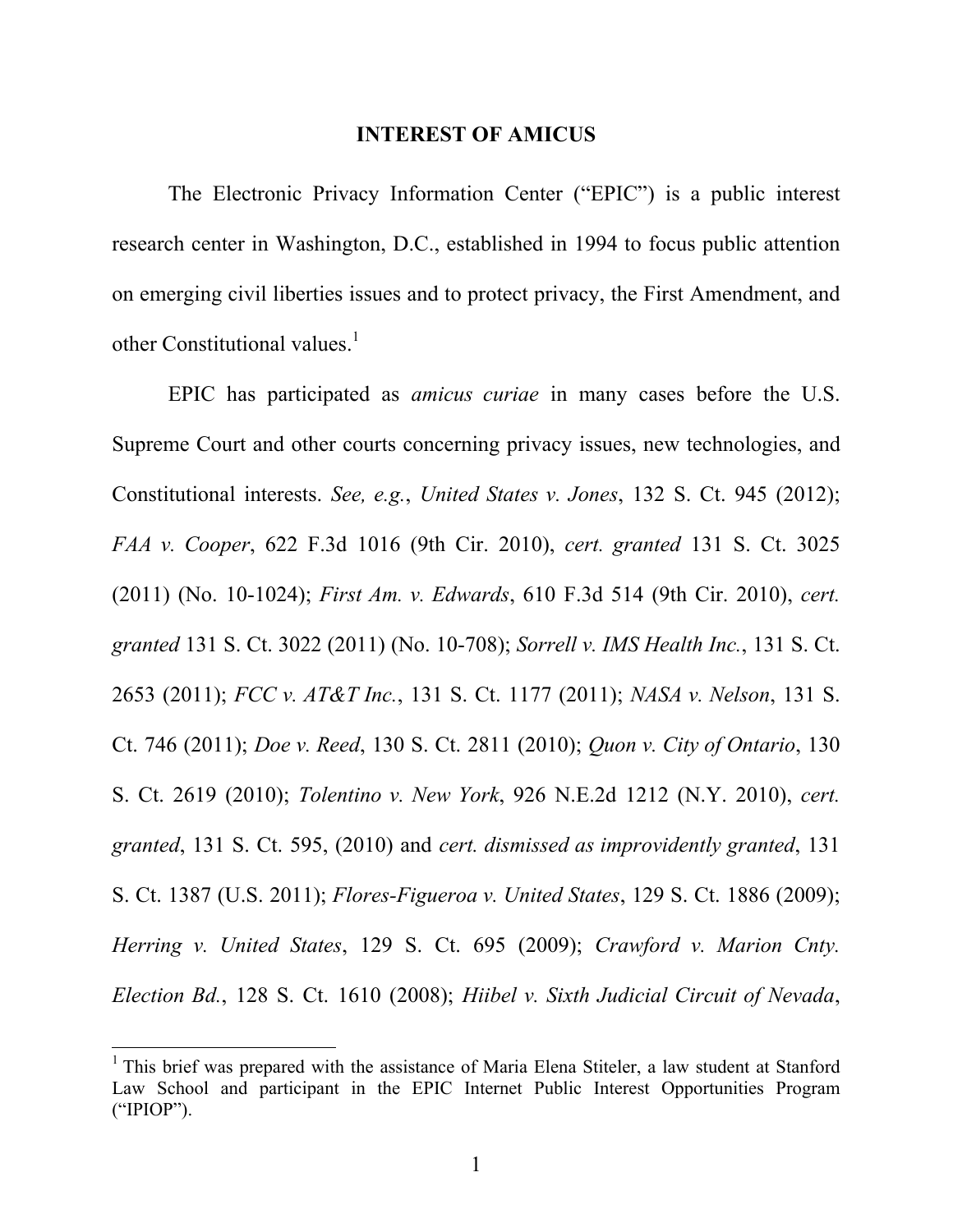542 U.S. 177 (2004); *Doe v. Chao*, 540 U.S. 614 (2003); *Smith v. Doe*, 538 U.S. 84 (2003); *Dep't of Justice v. City of Chicago*, 537 U.S. 1229 (2003); *Watchtower Bible and Tract Soc'y of N.Y., Inc. v. Village of Stratton*, 536 U.S. 150 (2002); *Reno v. Condon*, 528 U.S. 141 (2000); *SEC v. Rajaratnam*, 622 F.3d 159 (2d Cir. 2010); *IMS Health v. Ayotte*, 550 F.3d 42 (1st Cir. 2008) *cert. denied*, 129 S. Ct. 2864 (2009); *Nat'l Cable and Telecomms. Ass'n v. FCC*, 555 F.3d 996 (D.C. Cir. 2009); *Bunnell v. Motion Picture Ass'n of Am.*, No. 07-56640 (9th Cir. filed Nov. 12, 2007); *Kohler v. Englade*, 470 F.3d 1104 (5th Cir. 2006) 470 F.3d 1104 (5th Cir. 2006); *United States v. Kincade*, 379 F.3d 813 (9th Cir. 2004), *cert. denied* 544 U.S. 924 (2005); *Commonwealth v. Connolly*, 913 N.E.2d 356 (Mass. 2009); and *State v. Raines*, 857 A.2d 19 (Md. 2003).

EPIC has participated as *amicus curiae* in recent federal cases concerning constitutional privacy interests, including *United States v. Jones*, 132 S. Ct. 945 (2012); *Herring v. United States*, 129 S. Ct. 695 (2009); *Hepting v. AT&T*, 539 F.3d 1157 (9th Cir. 2008); *United States Telecomm. Ass'n v. FCC*, 227 F.3d 450 (D.C. Cir. 2000).

EPIC has a particular interest in ensuring that Fourth Amendment privacy safeguards extend to location records in light of the Supreme Court's recent decision in *United States v. Jones*, 132 S. Ct. 945 (2012). Warrantless and suspicionless location tracking offends the right of individuals to maintain privacy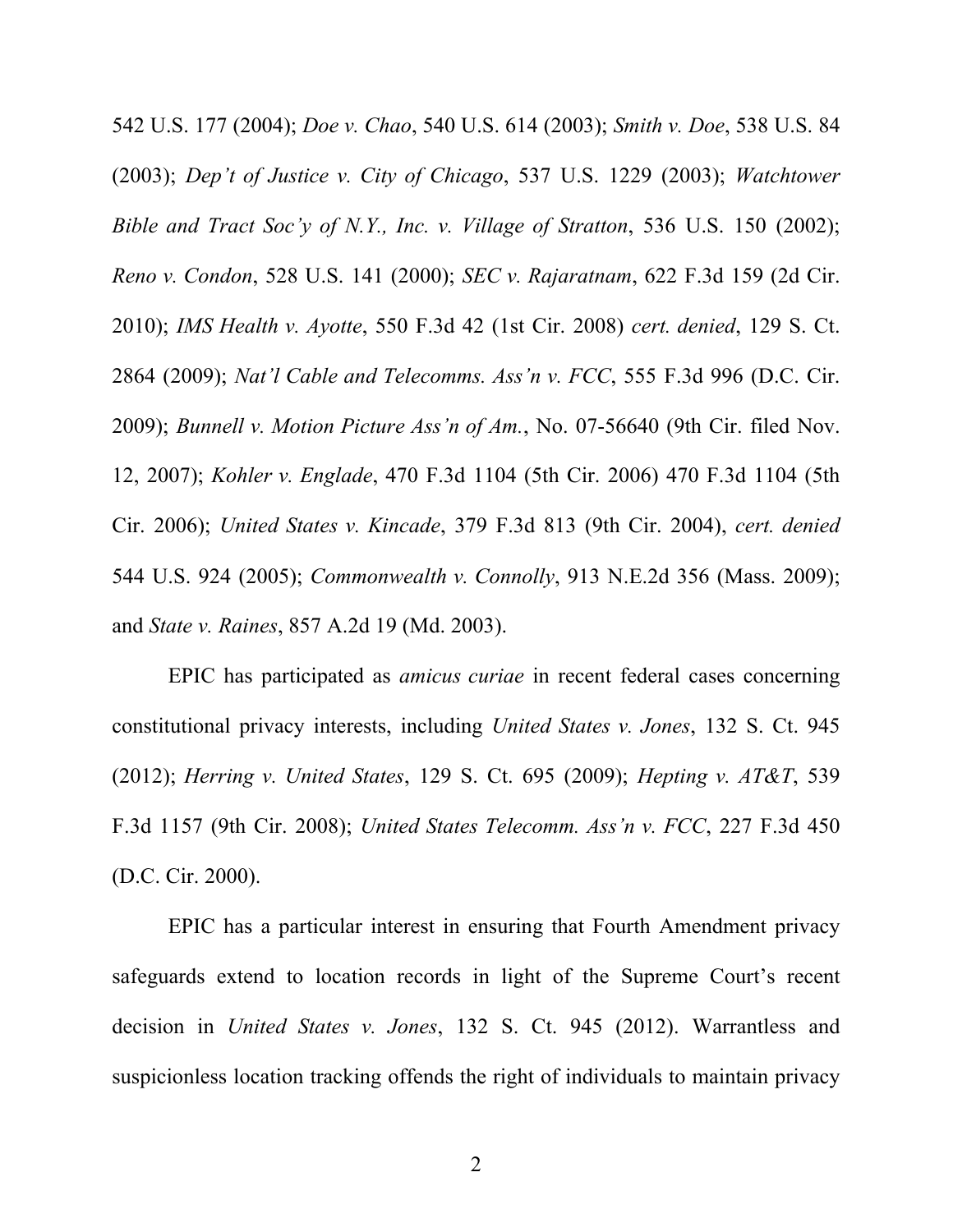in their day-to-day activities, particularly when they would not reasonably expect such information to be gathered or made available to others.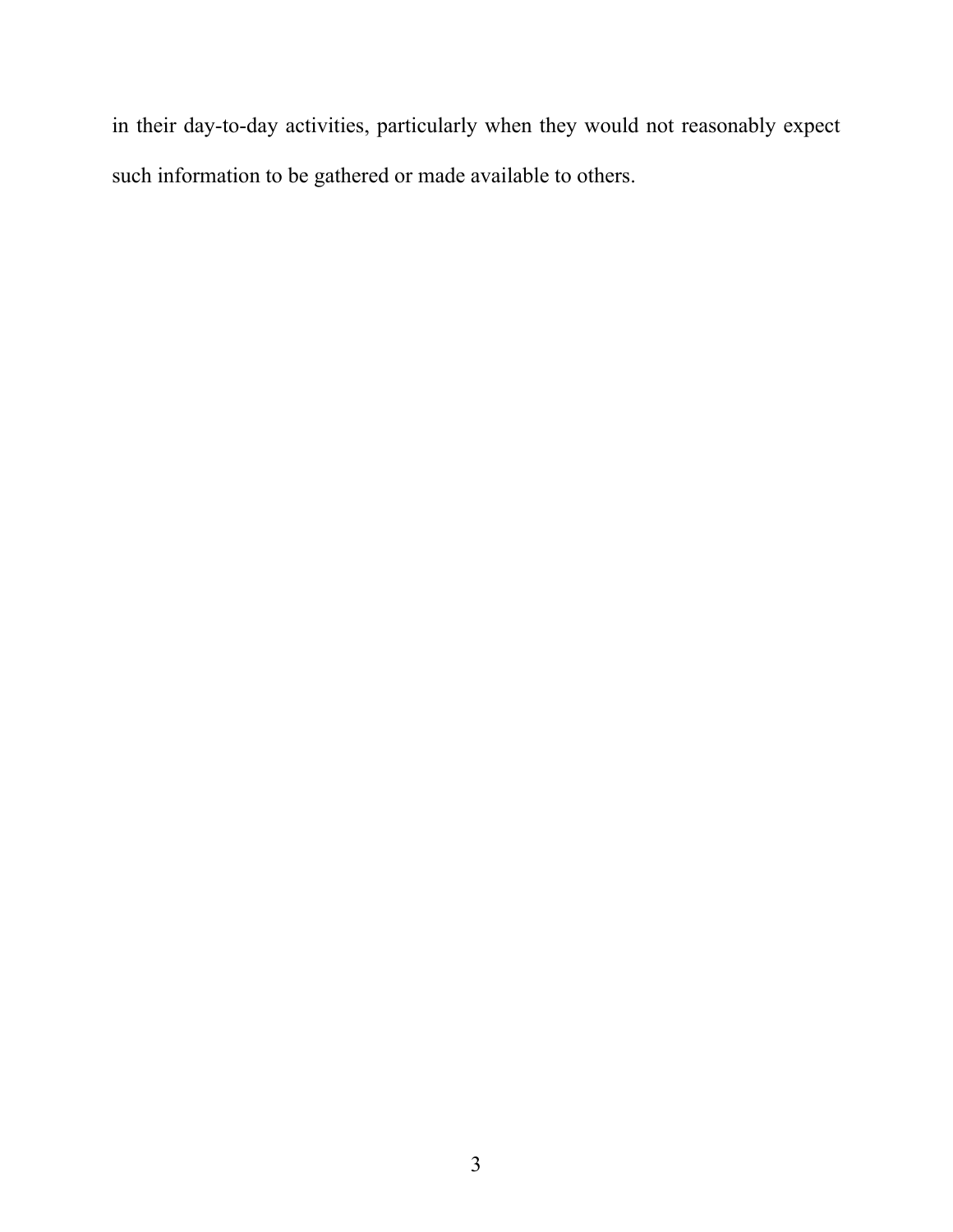#### **SUMMARY OF THE ARGUMENT**

The historical cell-site location data at issue in this case provides a comprehensive record of an individual's activities over a two-month period. This record is created by service providers and made available to the police without reasonable cause to believe that the individual is engaging in unlawful conduct. Customers neither knowingly nor voluntarily disclose this data to service providers. The data is generated automatically, without any affirmative act by the cell phone user. Users do not have an opportunity to control the type and amount of data collected; they do not even know what data is collected. If they were aware that such data existed, customers would reasonably assume that it is only used to enable cell phone service and disposed of when no longer needed. Customers reasonably expect that service providers do not generate and retain comprehensive records of their location without their knowledge or consent, and that any records stored will not be handed over to law enforcement without probable cause.

As this Court must now consider the legitimate privacy interests of users of new communication services, it bears emphasizing that cell phone tracking is precisely the type of activity that a majority of the Justices, writing in two separate concurrences in *United States v. Jones,* 132 S. Ct. 945 (2012), said would violate the reasonable expectation of privacy under the Fourth Amendment. Unlike the raw telephone numbers acquired by the police in *Smith v. Maryland,* 442 U.S. 735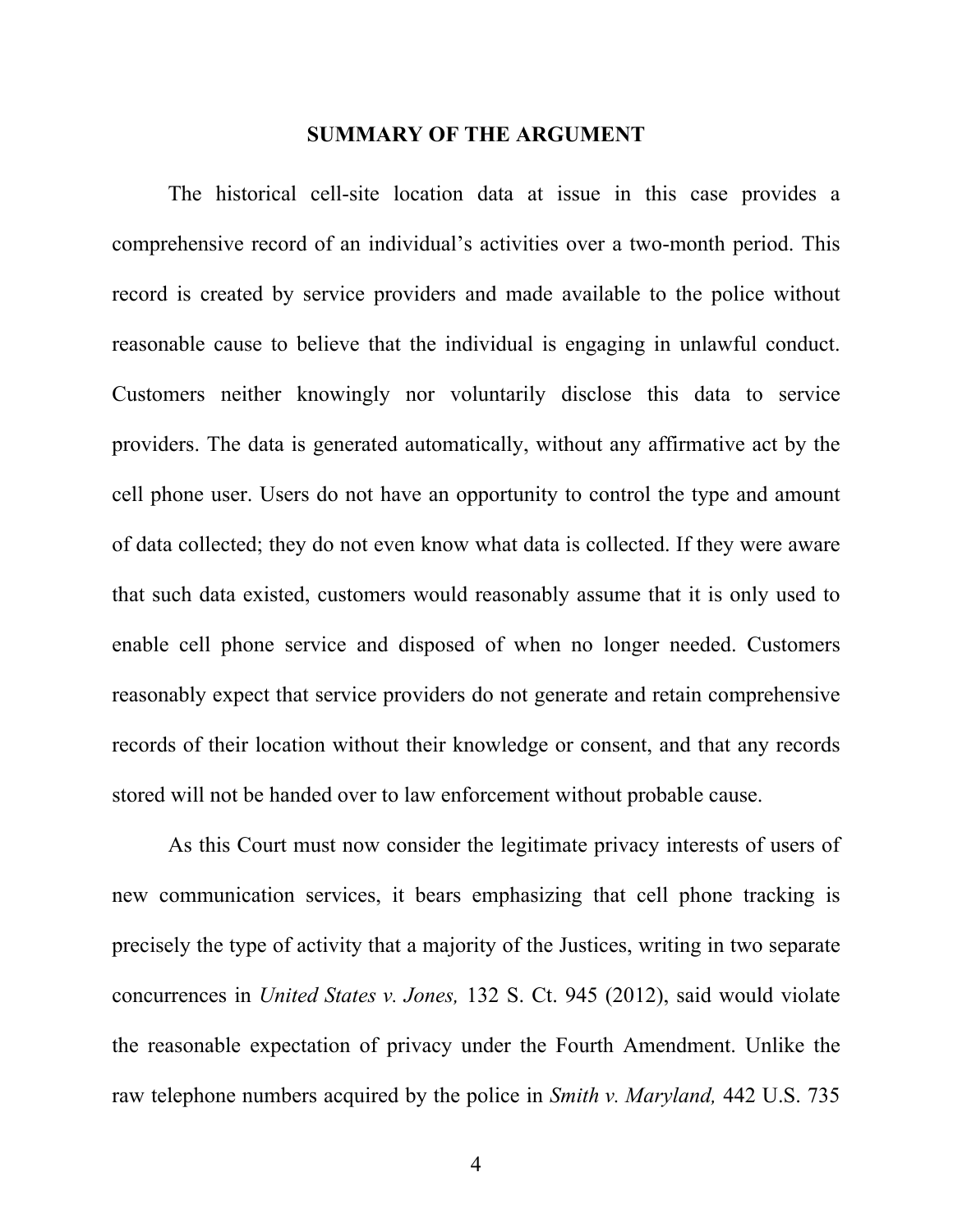(1979), the location data in historical cell-site records, of which consumers have no knowledge or understanding, crosses the line into a protected Fourth Amendment interest.

Following *Jones*, this Court should acknowledge individuals' reasonable expectation of privacy in months-long records of their locations and activities. The Court should protect individual privacy by holding the Government to a Fourth Amendment probable cause standard when it seeks to obtain comprehensive records concerning an individual's private activities.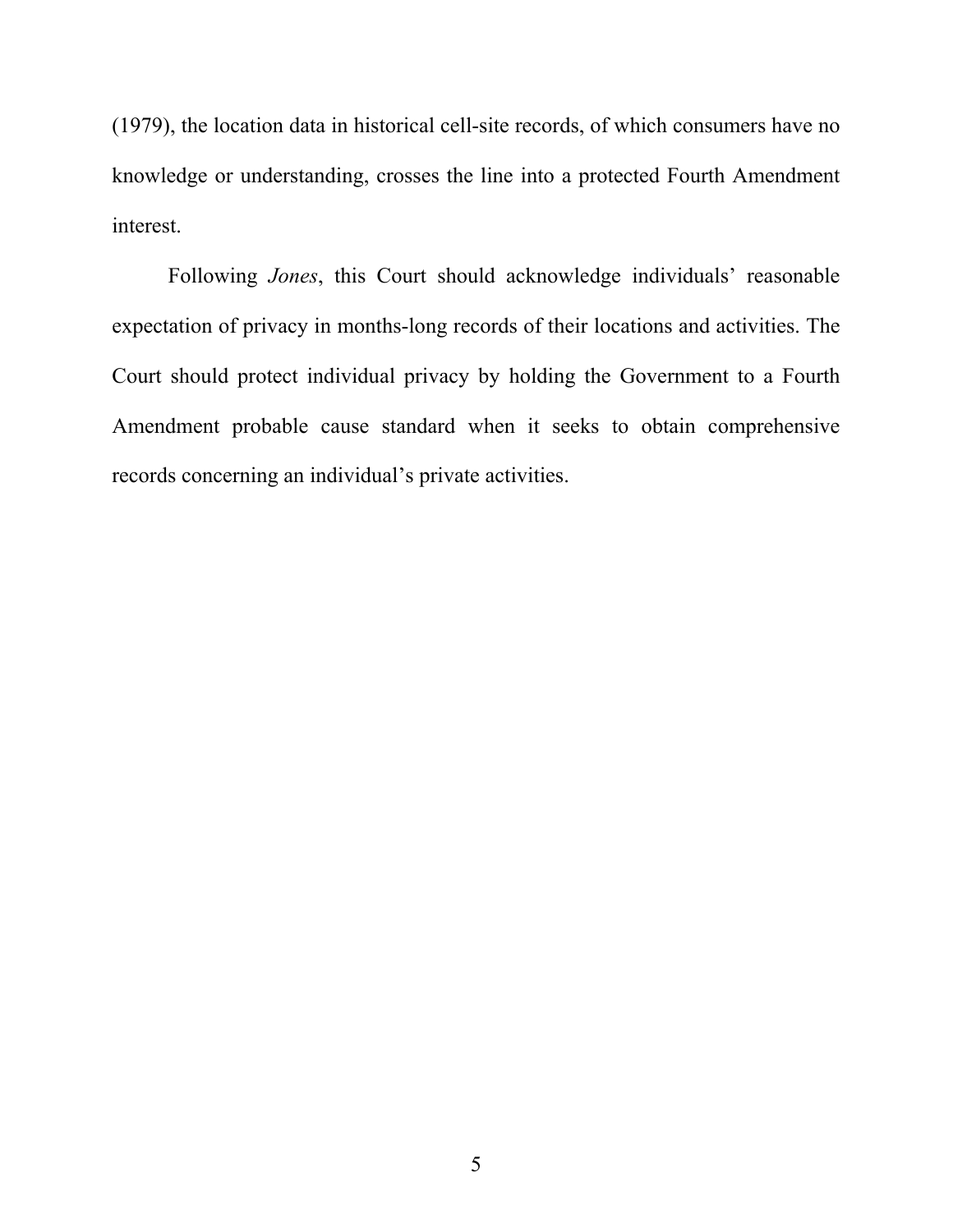#### **ARGUMENT**

An individual's day-to-day activities create a digital footprint that illustrates aspects of their social, political, professional, and personal identity. This is especially true of data generated by an individual's cell phone, which records with increasing accuracy where and when they have been, what they have done, and who they were with. The fact that this data travels over communications networks controlled by third parties does not change its sensitive and private nature. As Justice Sotomayor explained in *United States v. Jones*, 132 S. Ct. 945, 957 (2012) (Sotomayor, J., concurring), the "premise that an individual has no reasonable expectation of privacy in information voluntarily disclosed to third parties" is an approach "ill suited to the digital age." *Id.* After all, "[p]rivacy is not a discrete commodity, possessed absolutely or not at all." *Smith v. Maryland*, 442 U.S. 738, 749 (1979) (Marshall, J., dissenting).

When an individual cannot protect private information generated by her communications device, it is unreasonable to require her "to forgo use of what for many has become a personal or professional necessity" or else "accept the risk of surveillance." *Smith*, 442 U.S. at 750 (Marshall, J., dissenting). We should not "merely recite … risks without examining the desirability of saddling them upon society." *Id.* (citing *United States v. White*, 401 U.S. 745, 786 (1971) (Harlan, J., dissenting)). The majority opinion in *Smith* acknowledged that "where an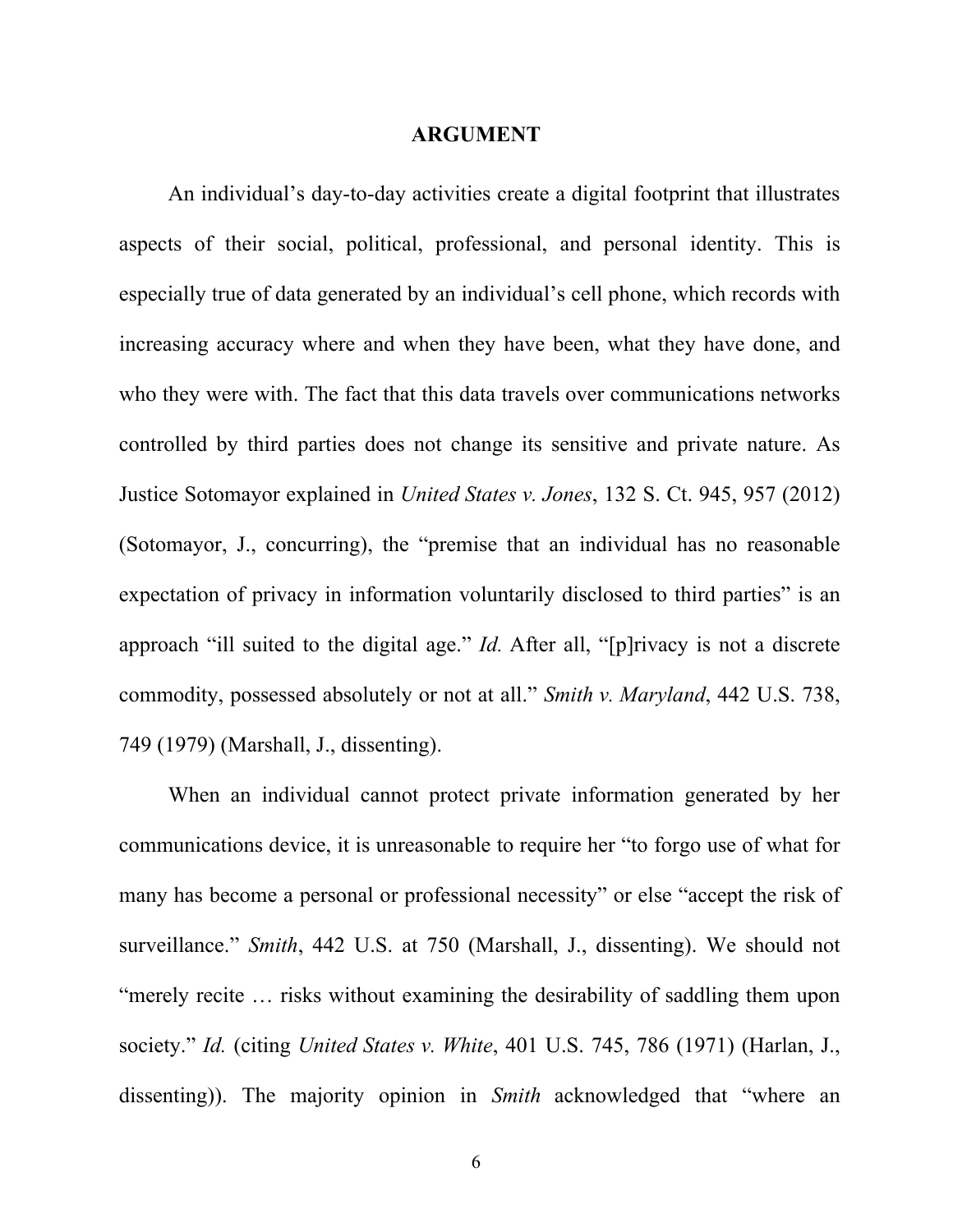individual's subjective expectations had been 'conditioned' by influences alien to well-recognized Fourth Amendment freedoms, those subjective expectations obviously could play no meaningful role …. [I]n such cases, a normative inquiry would be proper." *Smith*, 442 U.S. at 741 n.5.

This is such a case, and the court must now engage in that "normative inquiry" directly, and determine whether an individual has a justifiable and reasonable expectation in the privacy of their historical cell phone location records. Because five Supreme Court Justices writing in two separate concurrences in *Jones* concluded that month-long location tracking of a vehicle violated an individual's reasonable expectation of privacy, this court should hold that individuals have a reasonable expectation of privacy in two months of historical cell phone location records.

### **I. An Individual's Cell Phone Records Provide A Comprehensive History of The Person's Location**

The Fourth Amendment protects individuals from government action that invades their "legitimate expectation of privacy." *Smith v. Maryland*, 442 U.S. 735, 740 (1979). Justice Alito, joined by four members of the court in *Jones*, analyzed whether "reasonable expectations of privacy were violated by the long-term monitoring of movements." *Jones*, 132 S. Ct. at 957 (Alito, J., concurring). He found that "the use of longer term GPS monitoring in investigations of most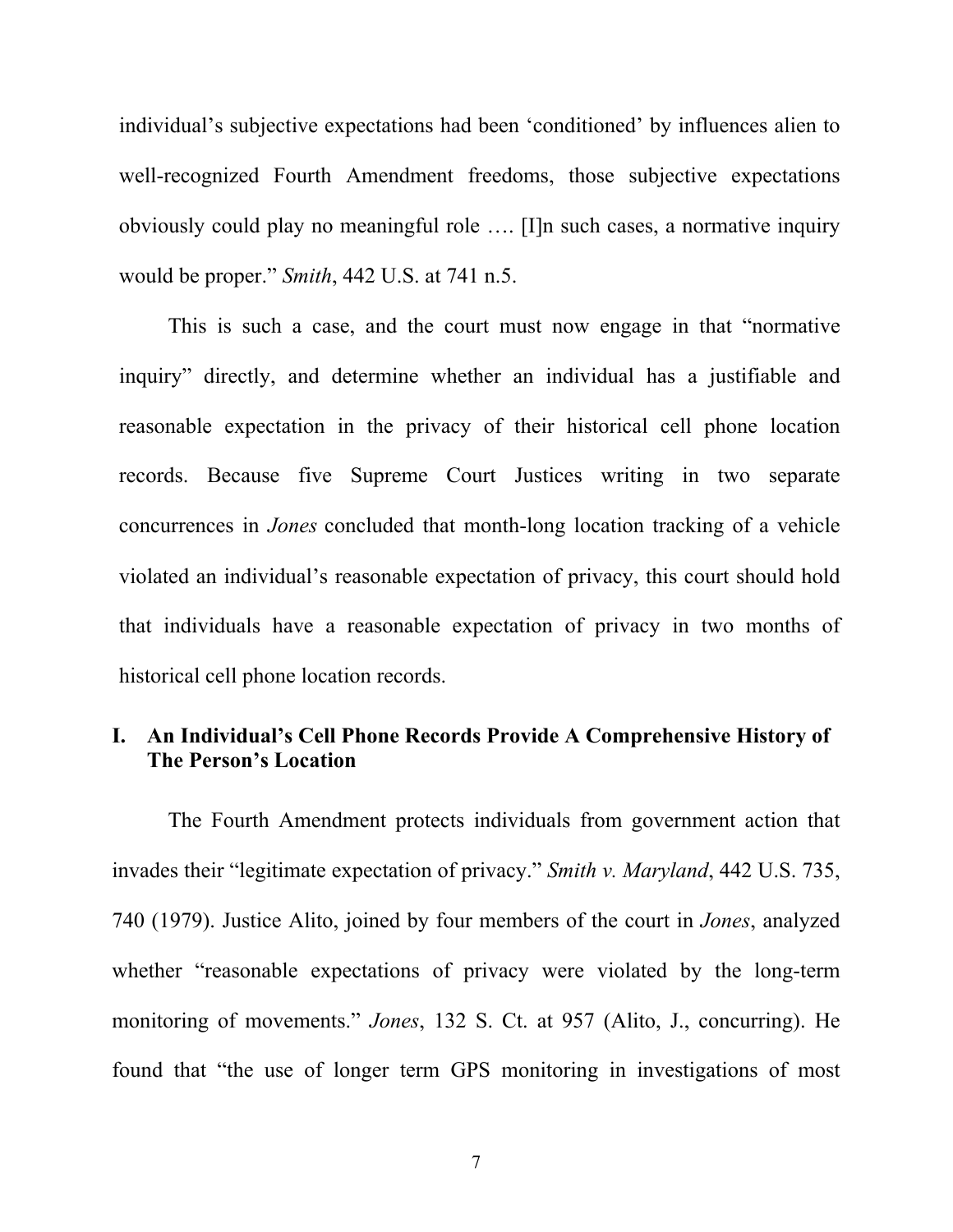offenses impinges on expectations of privacy." *Id.* Historical cell phone location records are uniquely invasive and the collection and use of cell-site data should be subject to the same strict Fourth Amendment considerations that apply to longterm GPS data. These records "emanat[e] from personal conduct" within constitutionally protected areas, and "reveal the most intimate details of a person's life." *Smith*, 442 U.S. at 747-48 (Stewart, J., dissenting).

In this case, the Government sought court orders to obtain sixty days of private location data from cell phone service providers. *See* Application at 2, *In re Application of the United States for Historical Cell Site Data*, 747 F. Supp. 2d 827 (S.D. Tex. Oct. 6, 2010) (No. 10-mj-00990). With this data, the Government can create a comprehensive map of a customer's movements, habits, relationships, and activities. Detailed records of an individual's movements over weeks and months are different in kind from the telephone number records discussed in *Smith*. This is no ordinary pen register or trap and trace device; it is a comprehensive profile of a person's private life.

The data requested by the Government would reveal, at a minimum, the location of the Target Device with sufficient accuracy to violate the customer's reasonable expectation of privacy. The historical record provided could also reveal a great deal more about the customer's movements, habits, religious affiliations and other intimate details of that individual's life than even the GPS data at issue in

8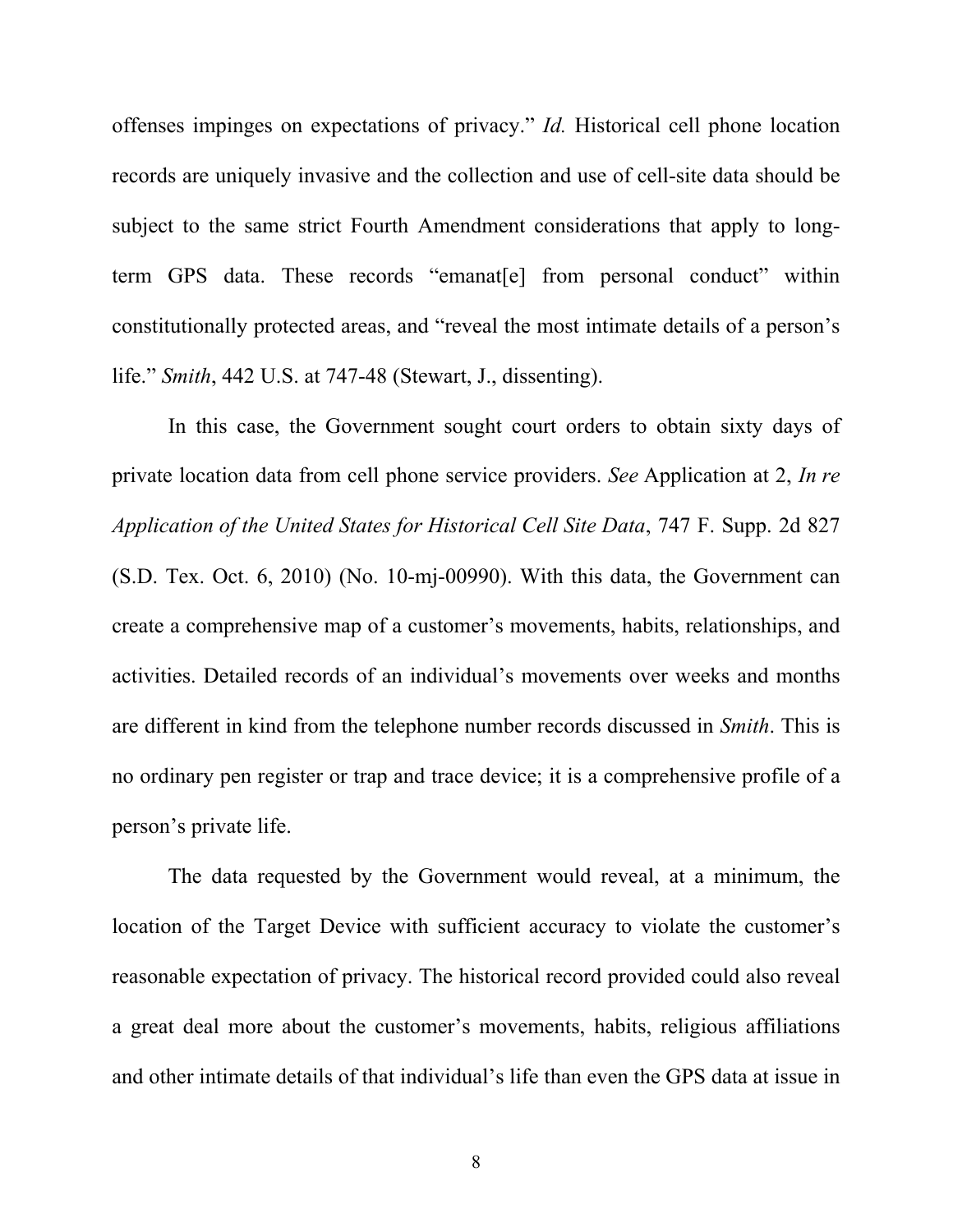*Jones*. In a world where people constantly carry their cell phones, "the greatest" threat to privacy may not be snooping on people, but snooping on things" and "[t]he future of privacy will depend on a combination of legal and technical measures by which device-to-device communications are protected." Whitfield Diffie & Susan Landau, *Communications Surveillance: Privacy and Security at Risk*, 52 Comm. ACM 11 (2009).

#### **A. Cell-Site Data Can Be Used to Pinpoint An Individual's Location With Increasing Accuracy, Down to A Room or Floor in a Building**

Cell-site records already contain information about the location of the specific towers and tower sectors that users access throughout the day. Some records even estimate the user's distance from the tower. As technology improves, these historical location records will provide an increasingly accurate portrait of the user's day-to-day activities. *See generally* Stephanie K. Pell & Christopher Soghoian, *Can You See Me Now?: Toward Reasonable Standards for Law Enforcement Access to Location Data that Congress Could Enact*, 26 Berkeley Tech. L.J. (forthcoming Mar. 2012). Cellular technology works by connecting mobile phones to the service provider's network through a system of radio base stations ("cell sites"). When a customer sends or receives a call or text message, or accesses the Internet, the wireless service provider automatically logs the call detail information. *See* Computer Crime & Intellectual Property Section, Dept. of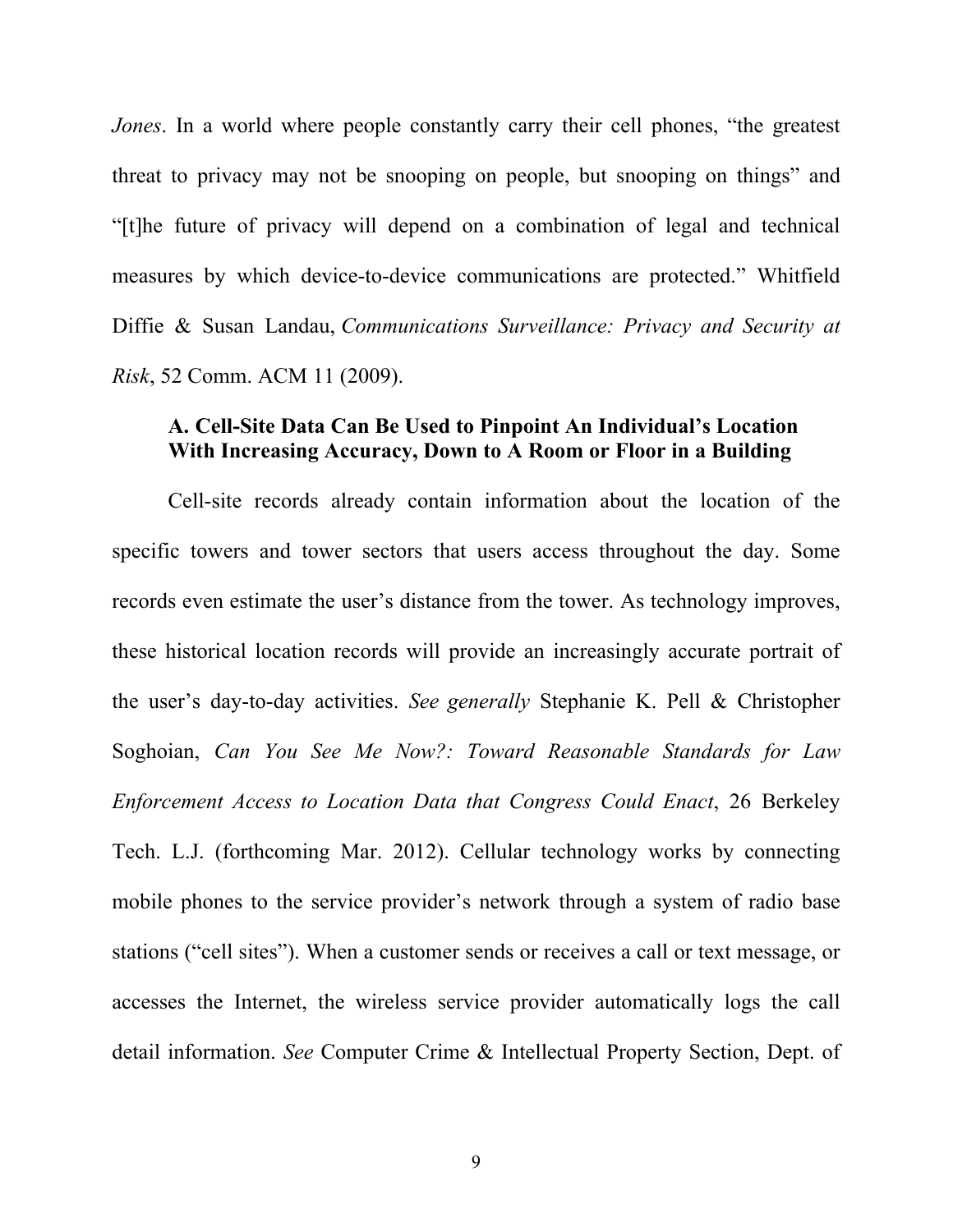Justice, *Retention Periods of Major Cellular Service Providers* (Aug. 2010). 2 These logs typically contain a wide range of information, including:

- The date the call was made
- The time the call was made
- The duration of the call
- The identity of the subscriber's device
- The identity of the service provider
- The identity of the switch used to route the call
- The identity of the cell tower used to access the switch
- The 'sector' of the antenna used to access the cell tower

*See* Application at 2-3, *In re Application of the United States for Historical Cell* 

*Site Data*, 747 F. Supp. 2d 827 (S.D. Tex. Oct. 6, 2010) (No. 10-mj-00990).<sup>3</sup>

Some carriers record not only the cell-site location, but also the caller's

estimated distance from the tower, pinpointing the user's location with even

<sup>&</sup>lt;sup>2</sup> Available at http://www.wired.com/images\_blogs/threatlevel/2011/09/retentionpolicy.pdf.

<sup>&</sup>lt;sup>3</sup> The records sought by the Government in this case include, at a minimum, historical cell-site data, which is created automatically during the everyday use of a cell phone. As the Government describes in its application:

A cell phone must send a radio signal to an antenna tower which, in turn, is connected to the provider's network. The area covered by the tower varies depending on the population density of the area. This area is often divided into thirds—120 degree sectors. "Cell site information" as used in this application refers to the antenna tower and sector to which the cell phone sends its signal. This includes the physical location and/or address of the cellular tower and identification of the particular sector of the tower receiving the signal.

Application at 2 n.3, *In re Application of the United States for Historical Cell Site Data*, 747 F. Supp. 2d 827.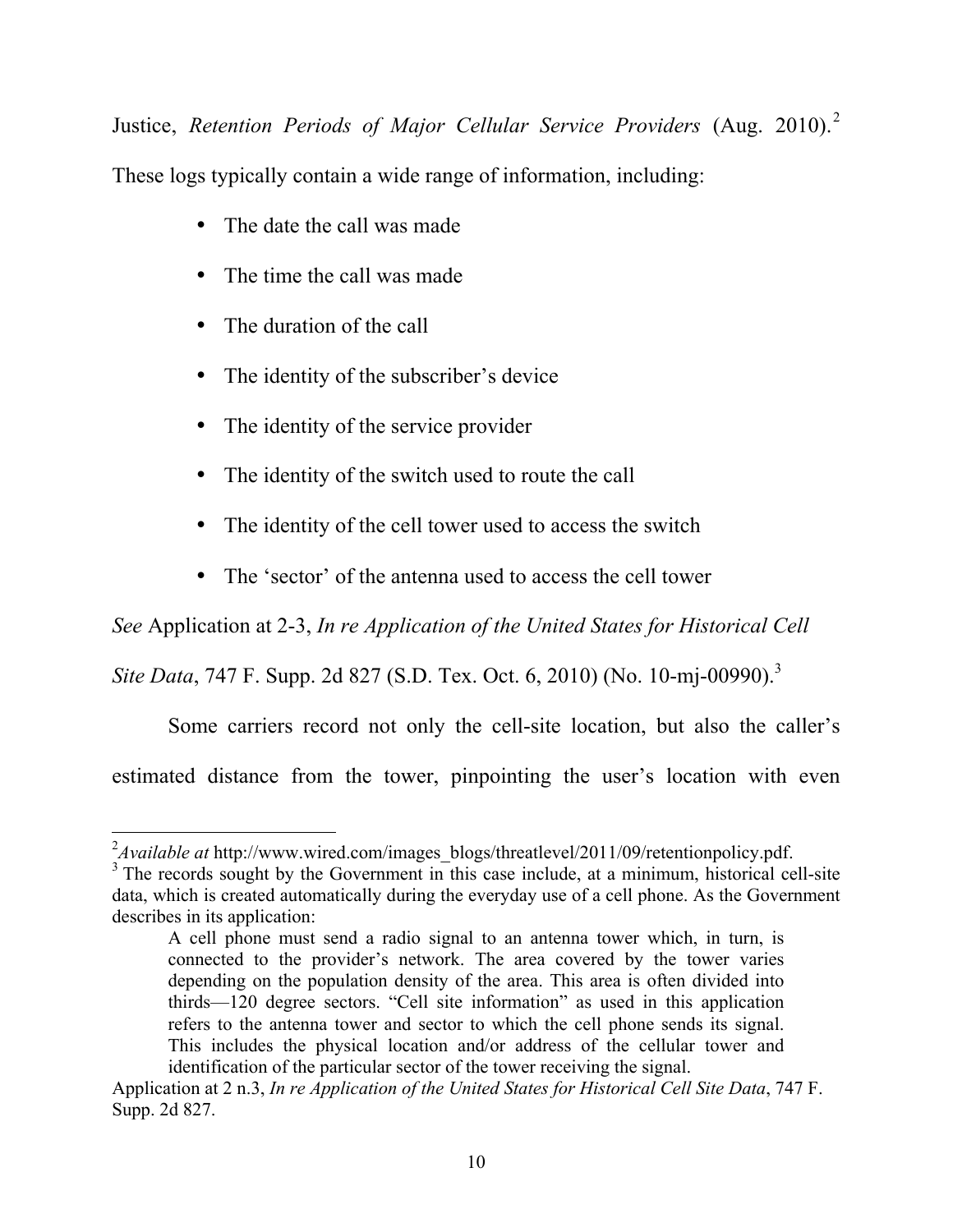greater accuracy. For example, a sample Verizon call detail table provides law enforcement with access to not only time, date, call length, and cell-site location and sector, but also the subscriber's distance in miles from the cell site. Records are created whenever a call begins or ends.

| Date *  |         |           | Access Time   Call End Time *   Call Length (sec) | <b>ESN</b> |                     |      |       | Subscriber # Entry Type * Init Cell Init Sector Access Dist (mi) Last Cell Last Sector |       |  |
|---------|---------|-----------|---------------------------------------------------|------------|---------------------|------|-------|----------------------------------------------------------------------------------------|-------|--|
| 4-Apr   | 53:50.3 | 54:55.7   | 65.4                                              |            | 1438dac0 9084488669 | Term | 168   |                                                                                        | 106   |  |
| 2-Apr   | 27:54.2 | 29:11.8   | 77.6                                              |            | 1438dac0 9084488669 | Orig | 292   |                                                                                        | 292   |  |
| 1-Apr   | 25:42.5 | 26:44.8   | 62.4                                              |            | 1438dac0 9084488669 | Orig | 293   | 0.3                                                                                    | 293   |  |
| 1-Apr   | 24:52.7 | 25:18.5   | 25.9                                              |            | 1438dac0 9084488669 | Term | 293   | 0.8                                                                                    | 293   |  |
| 31-Mar  | 38:13.6 | 38:39.4   | 25.8                                              |            | 1438dac0 9084488669 | Term | 138   | 0.6                                                                                    | 138   |  |
| 31-Mar  | 02:06.8 | 03:05.8   | 59                                                |            | 1438dac0 9084488669 | Orig | 14    | 0.8                                                                                    | 14    |  |
| 31-Mar  | 20:24.7 | 20:31.6   |                                                   |            | 1438dac0 9084488669 | Orig |       | 1.9                                                                                    |       |  |
| 31-Mar  | 52:35.5 | 01:35.4   | 539.9                                             |            | 1438dac0 9084488669 | Oria | 138   | 0.6                                                                                    | 138   |  |
| $- - -$ |         | - - - - - |                                                   |            |                     |      | $- -$ |                                                                                        | $- -$ |  |

*Fig. 1*. Sample Historical Cell Site Location Information.

Verizon Wireless Law Enforcement Resource Team 25 (Apr. 20, 2009).<sup>4</sup> In this sample data, a suspect's distance is revealed to within .1 of a mile.

In dense urban areas there can be hundreds of cell towers and antennae packed into a few city blocks.<sup>5</sup> Low-density areas where cell sites are far apart, or impeded by terrain and position, and cannot accurately track a user's location, are

<sup>&</sup>lt;sup>4</sup> *Available at* http://publicintelligence.net/verizon-wireless-law-enforcement-resource-team-lertguide/. This table uses the round trip transmission time in calculating the user's approximate distance from the cell site, a technique which is available for recently completed calls. *See Wireless Carrier Policies for Exigent Situations*, NINA 2010 9-1-1 Conf. & Trade Show 12 (June 8, 2010), *available at*

http://www.michigan.gov/documents/msp/Wireless\_Carrier\_Policies\_for\_Exigent\_Situations\_N ENA\_FINAL\_325433\_7.pdf.

 $<sup>5</sup>$  A quick search of the area surrounding the Court of Appeals for the Fifth Circuit Courthouse,</sup> 600 S. Maestri Place, New Orleans, LA 70130-3408, reveals more than two hundred antenna sites and fifty towers in a two-mile radius. Search tools based on publicly available information are available at http://www.antennasearch.com based on publicly available information. For a map of the antennae around the courthouse see http://epic.org/amicus/location/cell-phonetracking/NOLA-antennae.html and for towers see http://epic.org/amicus/location/cell-phonetracking/NOLA-towers.html.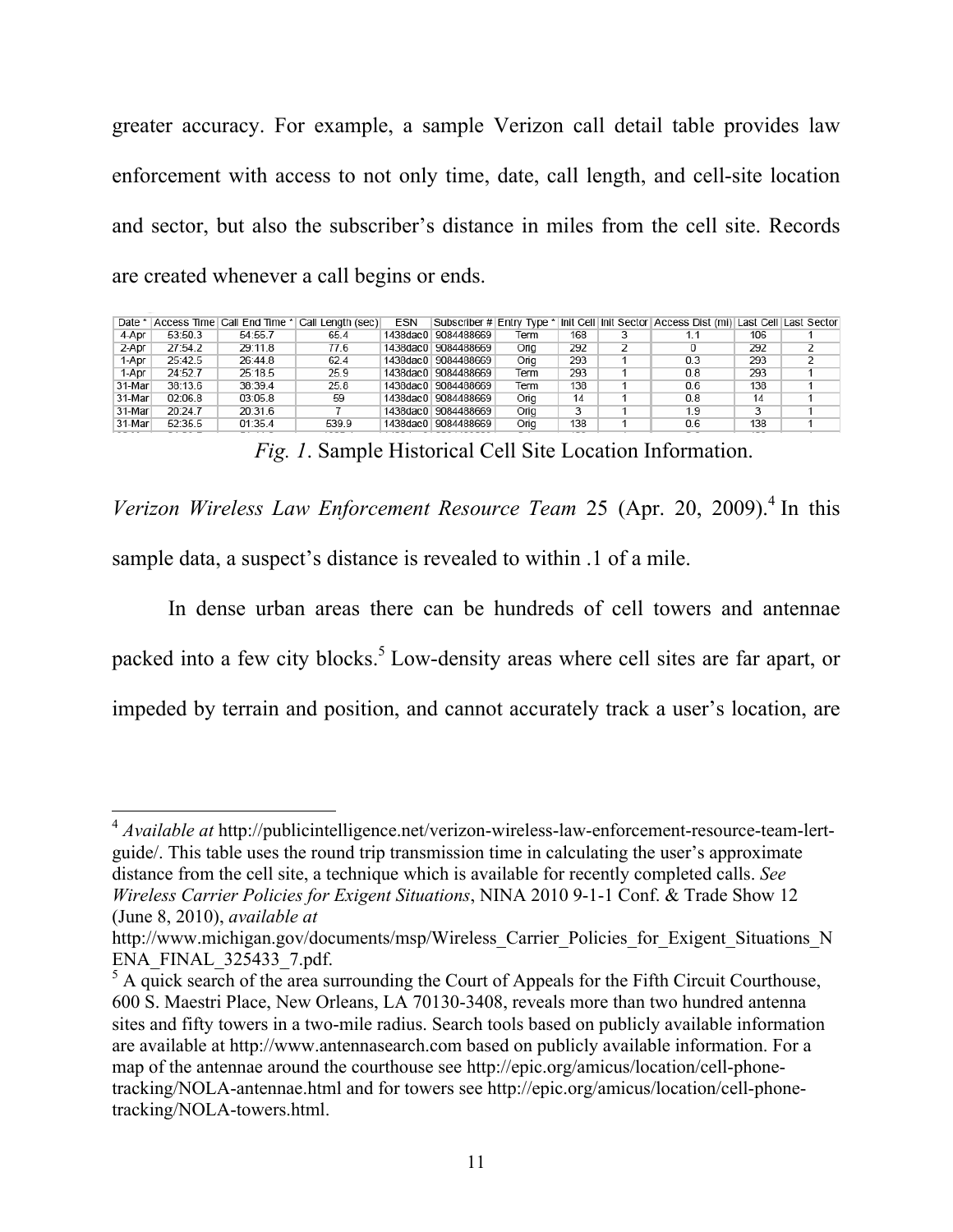outliers in the general trend of universal coverage for cell phones.<sup>6</sup> This trend towards denser cell-site placement has accelerated with the popularity of smartphones. The typical smartphone user consumed thirty-five times more mobile bandwidth in 2011 than the user of a basic-feature cell phone. Cisco, *Cisco Visual Networking Index: Global Mobile Data Traffic Forecast Update, 2010-2015* (2012). As smartphone use continues to grow, service providers will need to build more cell sites to keep up with the increased data traffic. John M. Chapin & William H. Lehr, *Mobile Broadband Growth, Spectrum Scarcity, and Sustainable Competition*, 39th Res. Conf. on Comm., Info. & Internet Pol'y (Sept. 23, 2011).<sup>7</sup>

In addition to conventional high-power cell sites, carriers also use femtocells to route calls between consumers and the cellular network. Femtocells are "short range, low cost and low power base-stations, installed by the consumer." Vikram Chandrasekhar & Jeffrey G. Andrews, *Femtocell Networks: A Survey*, 46 Comm. Maga., IEEE 59 (2008). They free up spectrum and provide better coverage and data rates at a low cost, helping to meet data traffic needs of smartphones. *See id.* Femtocells are now available to general users of several cellular providers. *See,* 

 $\frac{1}{16}$  If the court finds the location records in this case were "generalized" and not private because the particular cell sites used were too far apart to create an accurate record, that decision should be limited to the unique facts of this case. *See In re Application of U.S. for an Order for Disclosure of Telecomms. Records and Authorizing the Use of a Pen Register and Trap and Trade Device*, 405 F. Supp. 2d 435, 450 (S.D.N.Y 2005) (noting that whether an area was "densely populated by cell towers" was a factor in authorizing law enforcement access to the cell-site data).

<sup>7</sup> *Available at* http://people.csail.mit.edu/wlehr/Lehr-

Papers\_files/chapin\_lehr\_tprc2011%20mobile%20broadband.pdf.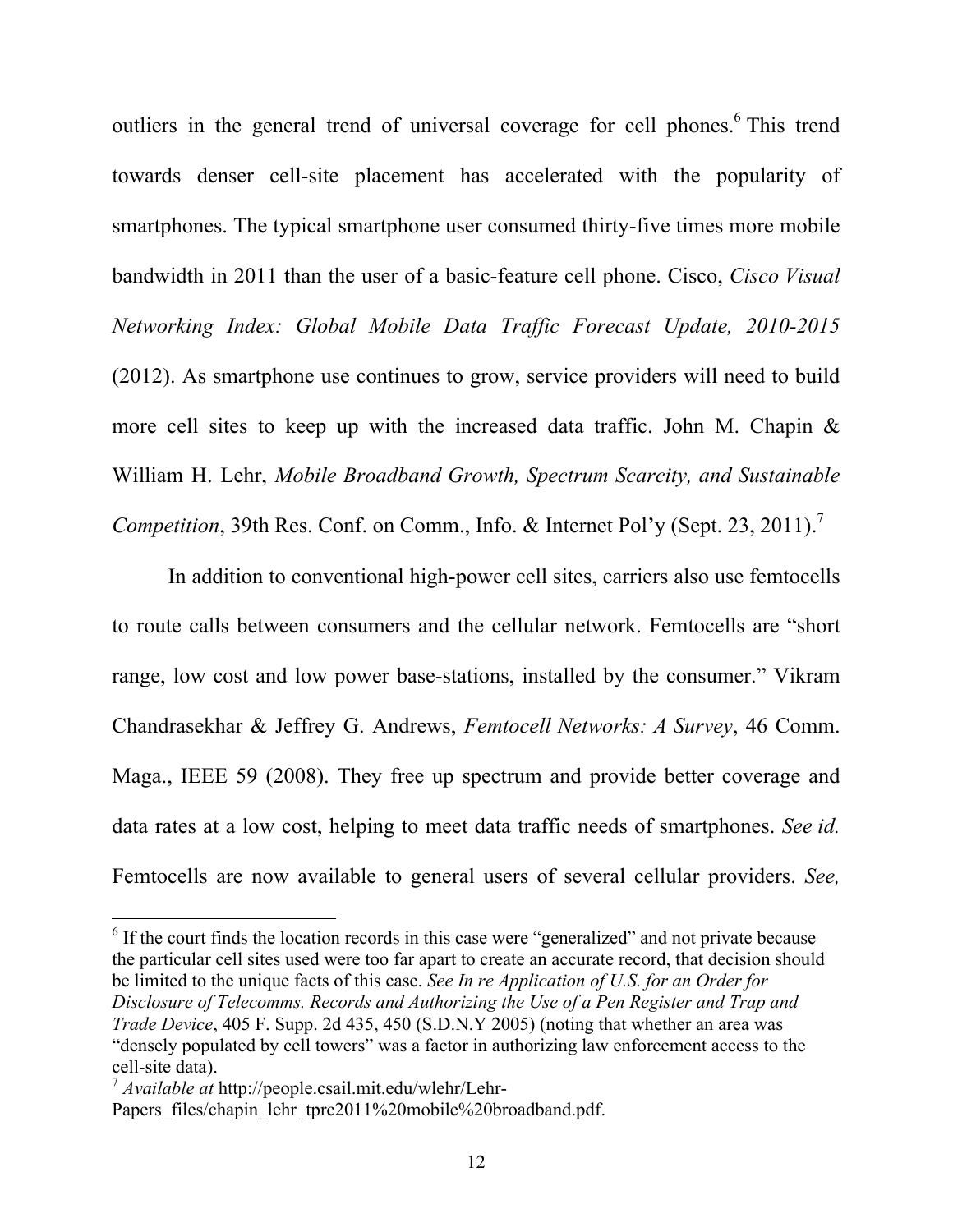*e.g.*, *AT&T 3G Microcell – Wireless Signal Booster*, AT&T (last visited Mar. 6, 2012). 8 Femtocells have a range of approximately ten meters. *See, e.g.*, *id.* ("What is the range of the AT&T 3G MicroCell device? The signal range is approximately 40 feet from the base station (in all directions), or about 5000 square feet."). Thus, connection data from a single femtocell can provide more accurate location information than GPS data, especially since GPS measurements are inaccurate indoors or in large cities where buildings create "urban canyons." Li B, Tan YK, Dempster AG, *Using Two Global Positioning System Satellites to Improve Wireless Fidelity Positioning Accuracy in Urban Canyons*, 5 IET Comm. 163 (2011).

Cellular carriers increasingly rely on femtocells. In the United States, femtocells now outnumber conventional cell sites. Press Release, Informa Telecoms & Media, The Shape of Mobile Networks Starts to Change as Femtocells Outnumber Macrocells in US (Oct. 21, 2010),<sup>9</sup> ("Conservative estimates suggest there are currently 350,000 femtocells and around 256,000 [conventional cell sites] in the U.S. Furthermore by March 2011, there are expected to be at least twice as many femtocells as [conventional cell sites] in the U.S."). And the number of femtocells is growing rapidly. Experts estimate that by 2016 femtocells will

<sup>8&</sup>lt;br><sup>8</sup> http://www.att.com/shop/wireless/devices/3gmicrocell.jsp.

<sup>9</sup> *Available at* www.smallcellforum.org/pressreleases.php?id=269.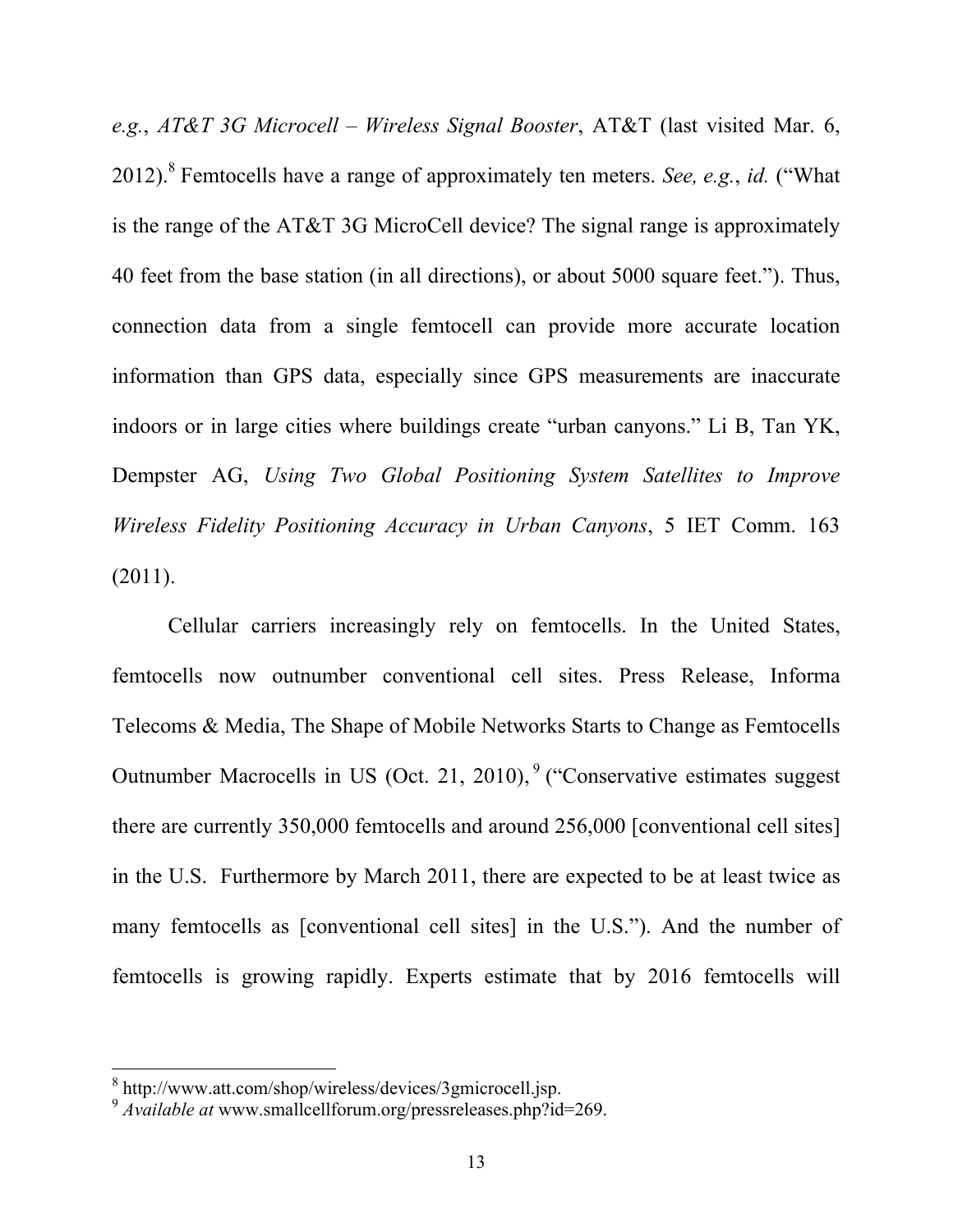constitute 88% of all cell sites globally. *Id.* As time passes, cell-site data will reveal increasingly more accurate location information about cell phone users.

Some carriers routinely record even more accurate data about customer location by triangulating the phone's longitude and latitude. The use of these network-based location methods allow carriers to pinpoint a customer's location to within fifty meters. Paul A Zandbergen, *Accuracy of iPhone Locations: A Comparison of Assisted GPS, WiFi and Cellular Positioning*, 13 Transactions GIS 5, 11 (2009) ("Horizontal error . . . var[ies] greatly across urban-rural gradients, with a median error in the order of 50 to several hundred meters in urban areas and in the order or [sic] several hundred meters to several kilometers in rural areas.").<sup>10</sup> While not all carriers currently do this, "movement towards this practice is a general trend in the industry." Stephanie K. Pell & Christopher Soghoian, *supra*, at 11.

# **B. Cell Phones Are Ubiquitous in the United States and Cell-Site Records Are Continuously Updated Throughout Each Day**

The collection of cell-site data allows law enforcement to track an individual's location over many weeks or months retroactively. The growing divergence between the customer's expectation of privacy and law enforcement

 $10$  A separate study found location from cell-site data could be calculated with a median error of 94m in urban areas (66 cell sites per  $km^2$ ) and 196m in residential areas (26 cell sites per  $km^2$ ). Mike Y. Chen et al., *Practical Metropolitan-Scale Positioning for GSM Phones*, Ubicomp 225 (2006). Since 2006, the number of cell tower sites in the United States has increased from 197,576 to more than 256,920. *See* CTIA: The Wireless Association, *Wireless Quick Facts*, http://www.ctia.org/advocacy/research/index.cfm/aid/10323 (last visited Mar. 14, 2012).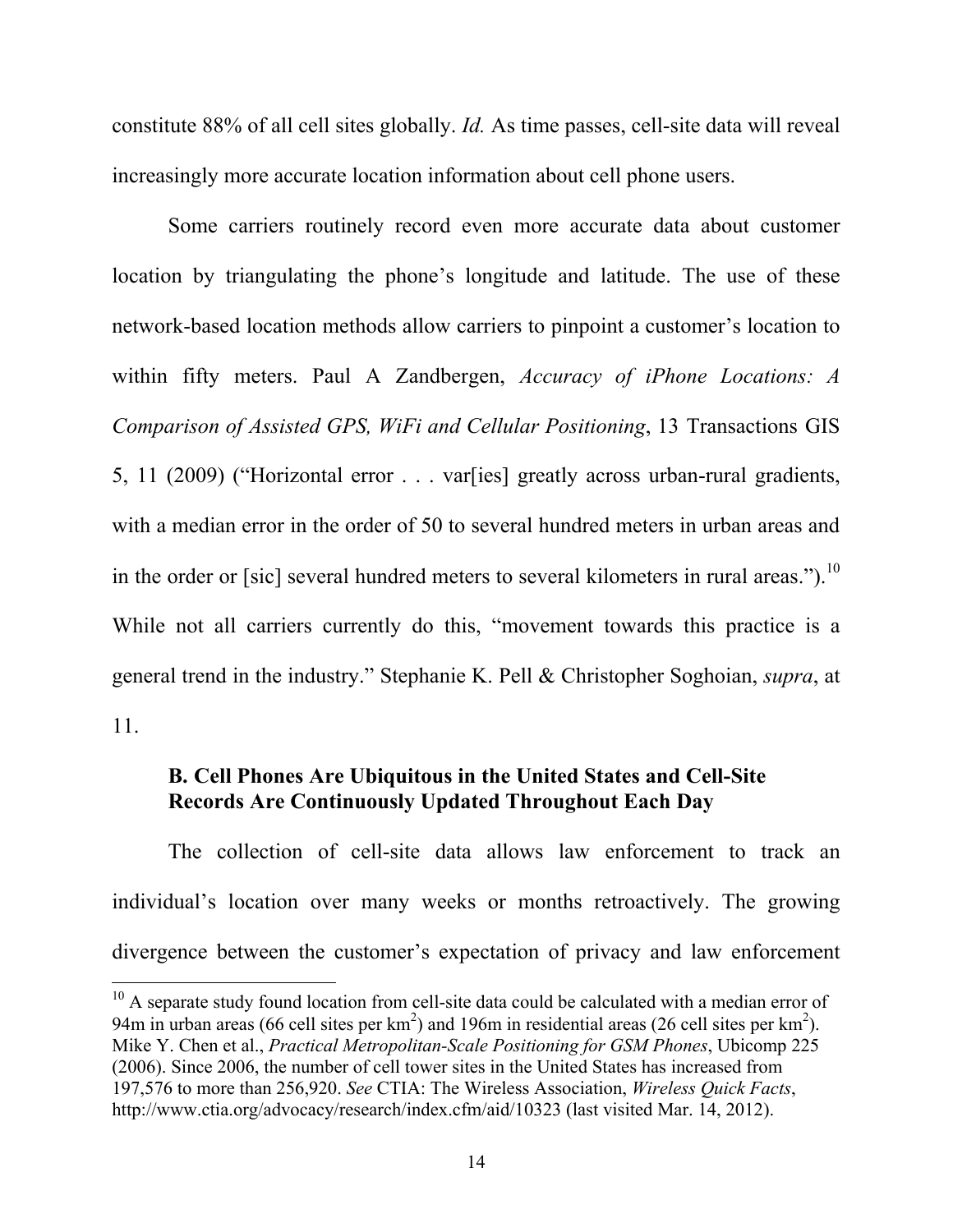cell phone tracking is underscored by the prevalence and importance of cell phones in everyday life. A recent study shows that 88% of American adults own a cell phone. Aaron Smith, *46% of American Adults Are Smartphone Owners*, Pew Research Center at 2 (Mar. 1, 2012).<sup>11</sup> A majority of these cell phone users now own smartphones. *Id*. Cell phone users make or receive "an average of 12 calls on their cells per day." Aaron Smith, *31% of Text Message Users Prefer Texting to Voice Calls, and Young Adults Stand Out In Their Use of Text Messaging*, Pew Research Center at 2 (Sept. 19, 2011).<sup>12</sup> About three-fourths of cell phone owners send and receive text messages. *Id.* The average text message user sends or receives 41.5 messages per day. *Id*. For young adults, texting is even more prevalent, with the average user between the ages of 18 and 24 exchanging more than 100 messages per day, or 3,200 per month. *Id*. Every message and call creates a new entry in the user's historical location record.

Cell phone use is not limited to sending and receiving voice and text messages. The majority of adult cell phone owners now have smartphones and use them to find help in emergencies, to quickly retrieve useful information, to stave off boredom, to share social experiences with friends near and far, and even to "prevent unwanted personal interactions." Aaron Smith, *Mobile Devices Help* 

 $11 \text{ http://www.powinternet.org/~/media/Files/Reports/2012/Smartphone}$ %20ownership%202012.pdf.

<sup>&</sup>lt;sup>12</sup> http://pewinternet.org/ $\sim$ /media//Files/Reports/2011/Americans%20and %20Text%20Messaging.pdf.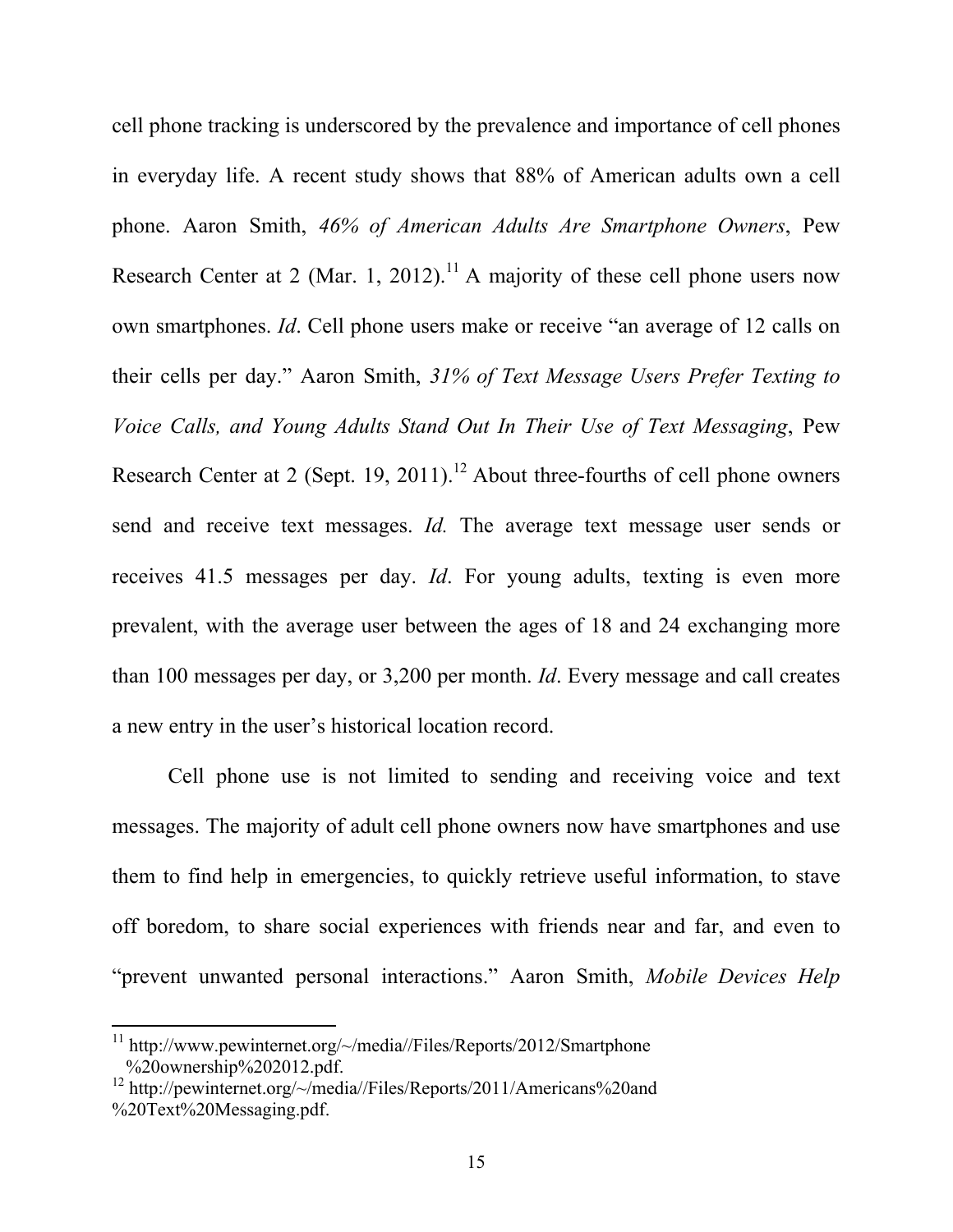*People Solve Problems and Stave Off Boredom, But Create Some New Challenges and Annoyances*, Pew Research Center at 2 (Aug. 14, 2011). 13 Cell phones truly are a "near-ubiquitous tool for information-seeking and communicating." *Id.* Besides texting and chatting, more than 50% of all cell phone owners use their devices to send photos or videos, and nearly 50% use their devices to access the Internet. *Id.* More than 80% of smartphone owners use these functions. *Id.* at 7.<sup>14</sup> Americans carry their cell phones with them everywhere, all day, every day. The devices are increasingly intertwined with their social, political, professional, and educational lives. Every time individuals use their devices, a record is created. Stephanie K. Pell & Christopher Soghoian, *supra*, at 21 (describing carrier records for recently placed calls and text messages); *Sprint Corporate Security: Electronic Surveillance Manual* 21 (2002) (including "web browsing" on the list of call types). $15$ 

The historical records maintained by service providers are truly comprehensive, showing the cell phone's location updated continuously during the day as the user goes from home, to work, to school, to church and to other private locations. These records are even more comprehensive than the GPS records in

<sup>&</sup>lt;sup>13</sup> http://www.pewinternet.org/~/media//Files/Reports/2011/Cell%20Phones%202011.pdf.

<sup>&</sup>lt;sup>14</sup> For smartphone owners:  $92\%$  send or receive text messages, 84% access the internet, 80% send or receive photo or video, and 76% send or receive e-mail. Aaron Smith, *Americans and Their Cell Phones*, Pew Research Center at 7 (Aug. 14, 2011).

<sup>15</sup> *Available at* http://cryptome.org/isp-spy/sprint-spy.zip.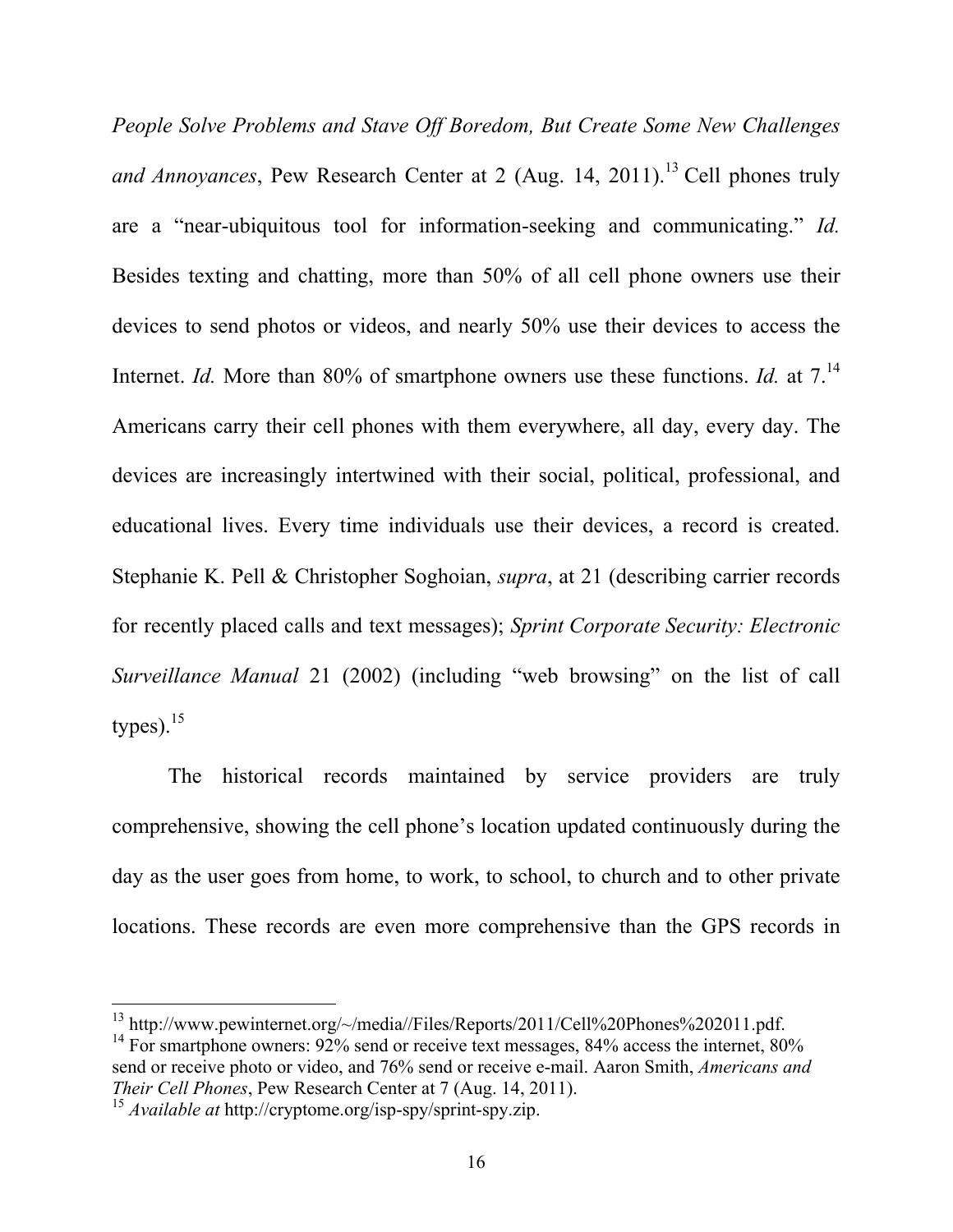*Jones*. The Court in *Jones* discussed the difference between tracking cars and tracking individuals:

JUSTICE KENNEDY: Well, under that rationale, could you put a beeper surreptitiously on the man's overcoat or sport coat?

MR. DREEBEN: Probably not, Justice Kennedy; and the reason is that this Court in *Karo v. United States* -- *United States v. Karo* - specifically distinguished the possibility of following a car on a public roadways from determining the location of an object in a place where a person has a reasonable expectation of privacy.

*See* Transcript of Oral Argument at 5, *United States v. Jones*, 132 S. Ct. 945 (2012)

(No. 10-1259). The average cell phone user sends or receives calls, text messages, or Internet data more than fifty times per day. Smartphone owners use their devices for on-going tasks like e-mail,<sup>16</sup> which require frequent connections as the phone contacts an e-mail server every few minutes to check for new messages. All of these connections generate location data. This location record creates a comprehensive map of an individual's movements, activities, and relationships over the course of many weeks and months. This is precisely the type of information that individuals reasonably and justifiably believe will remain private, like the record at issue in *Jones*.

 $16$  According to a recent Pew Internet study, 76% of smartphone users send or receive e-mail on their phones. Aaron Smith, *Americans and Their Cell Phones*, Pew Research Center at 3 (Aug. 15, 2011), http://www.pewinternet.org/~/media//Files/Reports/2011/Cell%20Phones %202011.pdf.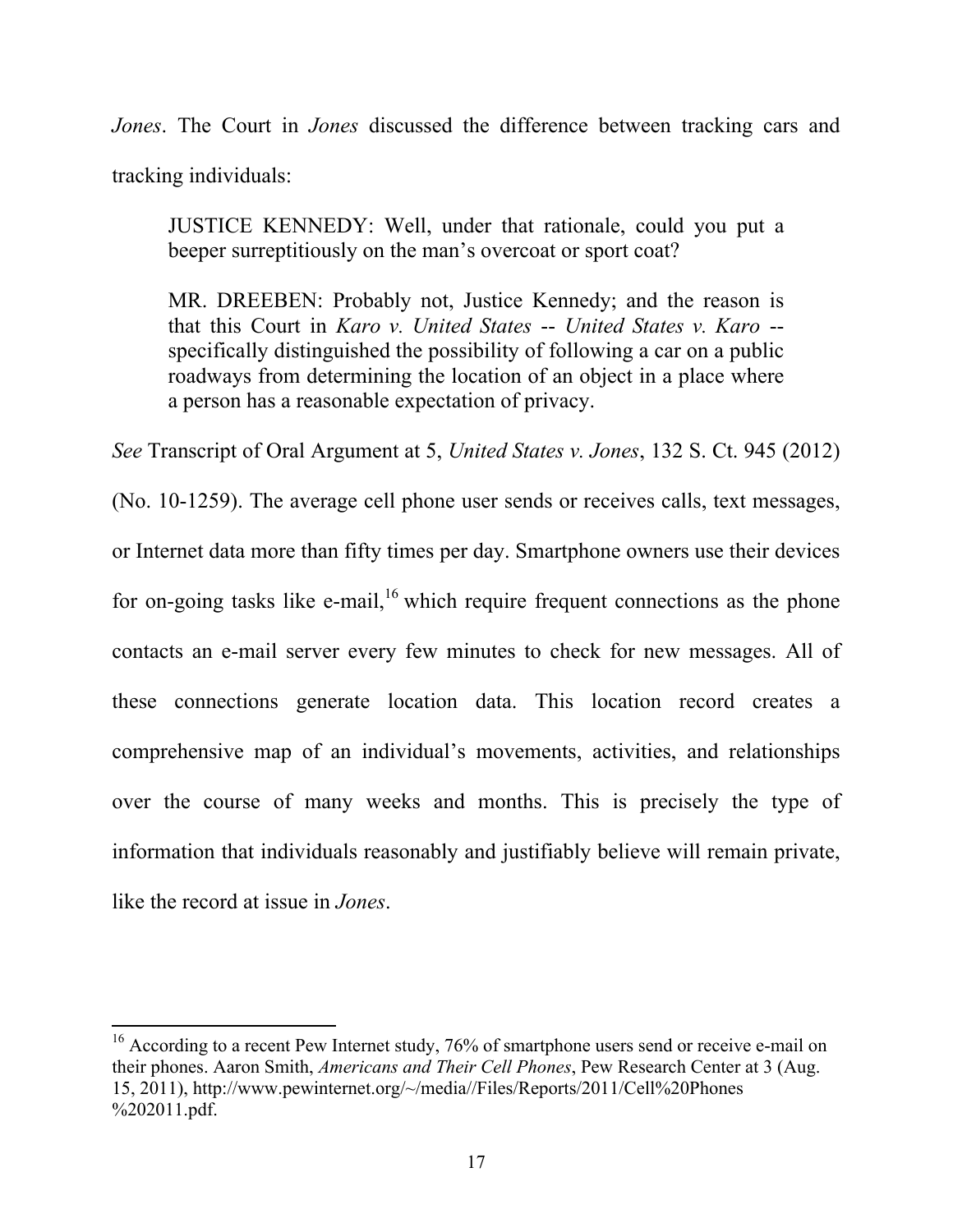## **II. The Third Party Doctrine Is Inapplicable In This Case Because Cell Phone Location Data Is Automatically Generated Without Users' Knowledge Or Consent**

It cannot be said that a user's "reasonable understanding" of cell phone technology and industry practices includes knowledge of, and consent to, constant location tracking by the government without probable cause. All empirical research points to the opposite conclusion: as devices become more complex, and as cell phone service privacy policies stretch on to many pages, customers understand less, not more, about how their devices work. The records at issue here are not like the telephone numbers in *Smith*, which the users dialed. Rather, the data is generated automatically without user knowledge or control. The amount of data generated by the average cell phone is constantly increasing as devices evolve and new functions emerge. The devices are now so complex that the average user does not understand how they function. According to a study, 14% of cell phone users do not even know whether their phone is a smartphone. Aaron Smith, *35% of American Adults Own a Smartphone*, Pew Research Center at 5 (July 7, 2011). 17

Furthermore, users have no control over the type or amount of private data collected by cellular service providers. Federal telecommunications laws require providers to implement particular technologies and standards in their networks that enable easy compliance with prospective law enforcement intercept and call detail

<sup>&</sup>lt;sup>17</sup> http://pewinternet.org/~/media/Files/Reports/2011/PIP\_Smartphones.pdf.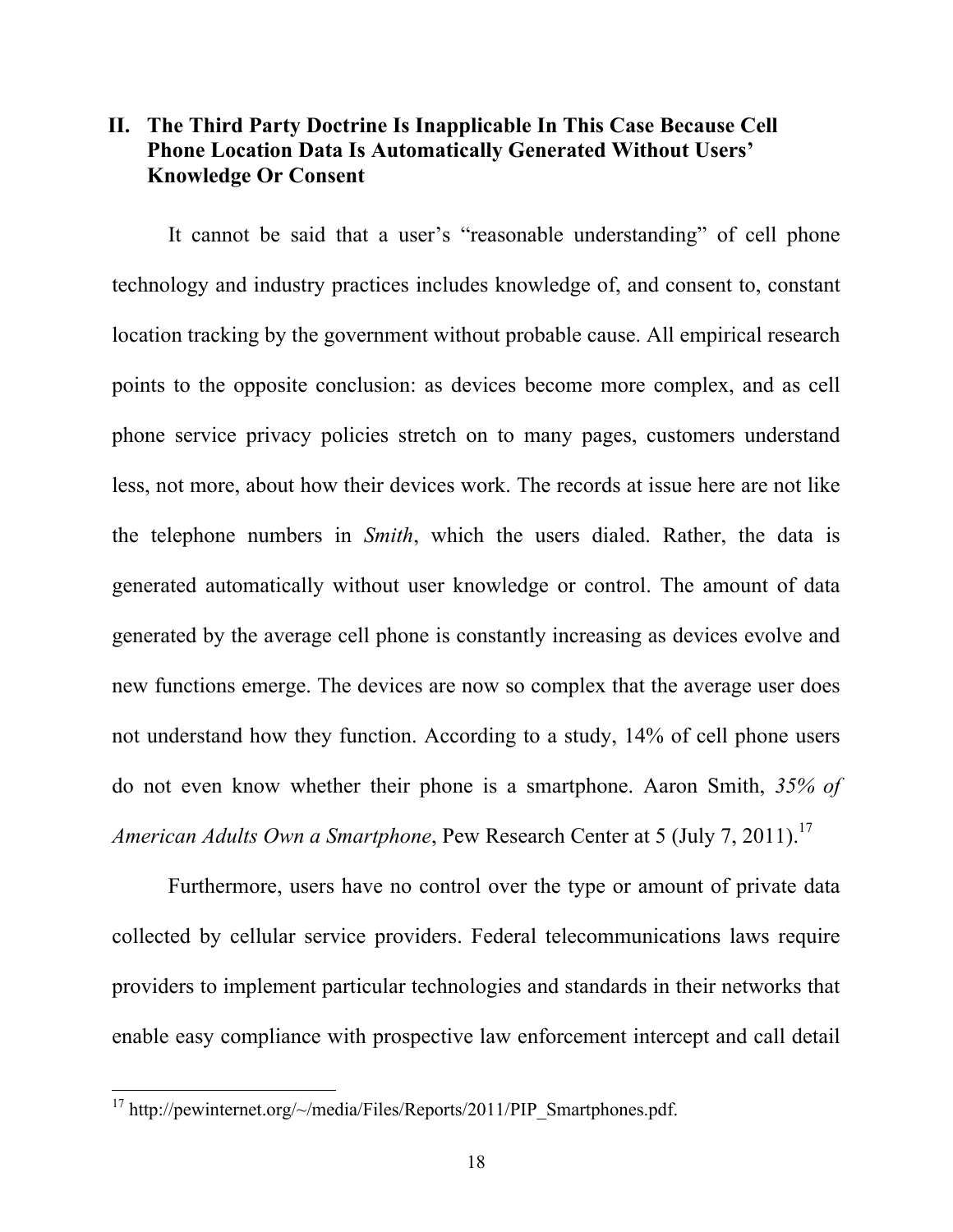requests. These laws require that all carriers implement a specific network architecture, so customers have no meaningful opportunity to choose even if they were knowledgeable about the existence of automatic location records. Customers and service providers have about as much choice in the content and volume of these records as they do in the format and content of their tax documents. Furthermore, the disclosure of historical location records is "not entirely volitional" because a cell phone is now a necessity for the average American.

"Implicit in the concept of assumption of risk is some notion of choice." *Smith v. Maryland*, 442 U.S. at 749 (Marshall, J., dissenting). It cannot be reasonably said that users "assumed the risk" of disclosure to the government where the records at issue are generated automatically, without the user's knowledge. Fourth Amendment protections should not turn on "concededly 'esoteric functions' … [of] which subscribers are unlikely to have intimate familiarity." *Id.* at 749 n.1. At the time Justice Marshall drafted his dissenting opinion in *Smith*, there was only one telephone provider and the most exciting recent developments in telephone technology were keypad dialing, customer long distance dialing, and electronic call switching. *See* AT&T, *Milestones in AT&T History*. 18 Today the average American has more than five available facilitiesbased cell phone service providers, and more than six hundred and thirty different

 $18$  http://www.corp.att.com/history/milestones.html (last visited Mar. 13, 2012).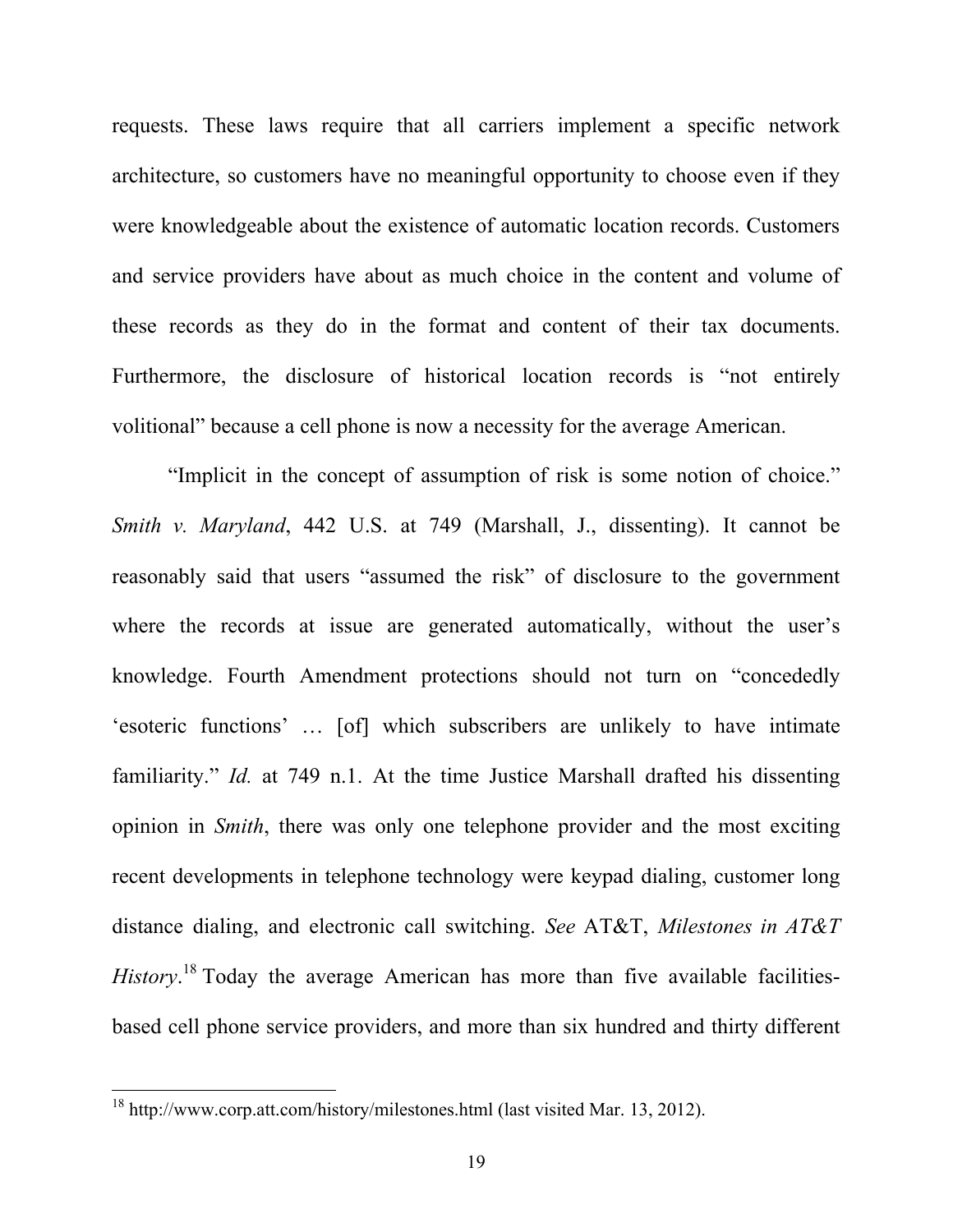handsets, to choose from. CTIA: The Wireless Association, *The Wireless Industry Facts: An Independent Review* (Aug. 2010). <sup>19</sup> Each of these providers uses a different technology and stores different data about their customers. Even if a cell phone user was willing and able to understand the type and amount of data generated by their phone, they would have no way to learn what data their device creates, or what data their provider stores.

# **A. Service Providers Configure Telephone Systems To Automatically Generate Cell-Site Data In Order to Comply With Federal Wiretap Laws, a Purpose Unrelated to the Delivery of Cellphone Service**

The Communications Assistance for Law Enforcement Act of 1994 ("CALEA"), 18 U.S.C. §§ 1001-1010, requires "telecommunications carriers to ensure that their systems are technically capable of enabling law enforcement agencies operating with proper legal authority to intercept individual telephone calls and to obtain 'call-identifying information.'" *U.S. Telecomm. Ass'n v. FCC*, 227 F.3d 450, 453 (D.C. Cir. 2000). The CALEA was enacted to "preserve the government's ability … to intercept communications involving advanced technologies," H.R. Rep. No. 103-827, pt. 1, at 9 (1994), and it did so by requiring service providers to build intercept capabilities into their networks. *U.S. Telecomm. Ass'n*, 227 F.3d at 454. These capabilities are described in an industry standard, the

<sup>&</sup>lt;sup>19</sup> http://files.ctia.org/pdf/082010 Independent\_Assessment\_of\_Wireless\_Industry.pdf.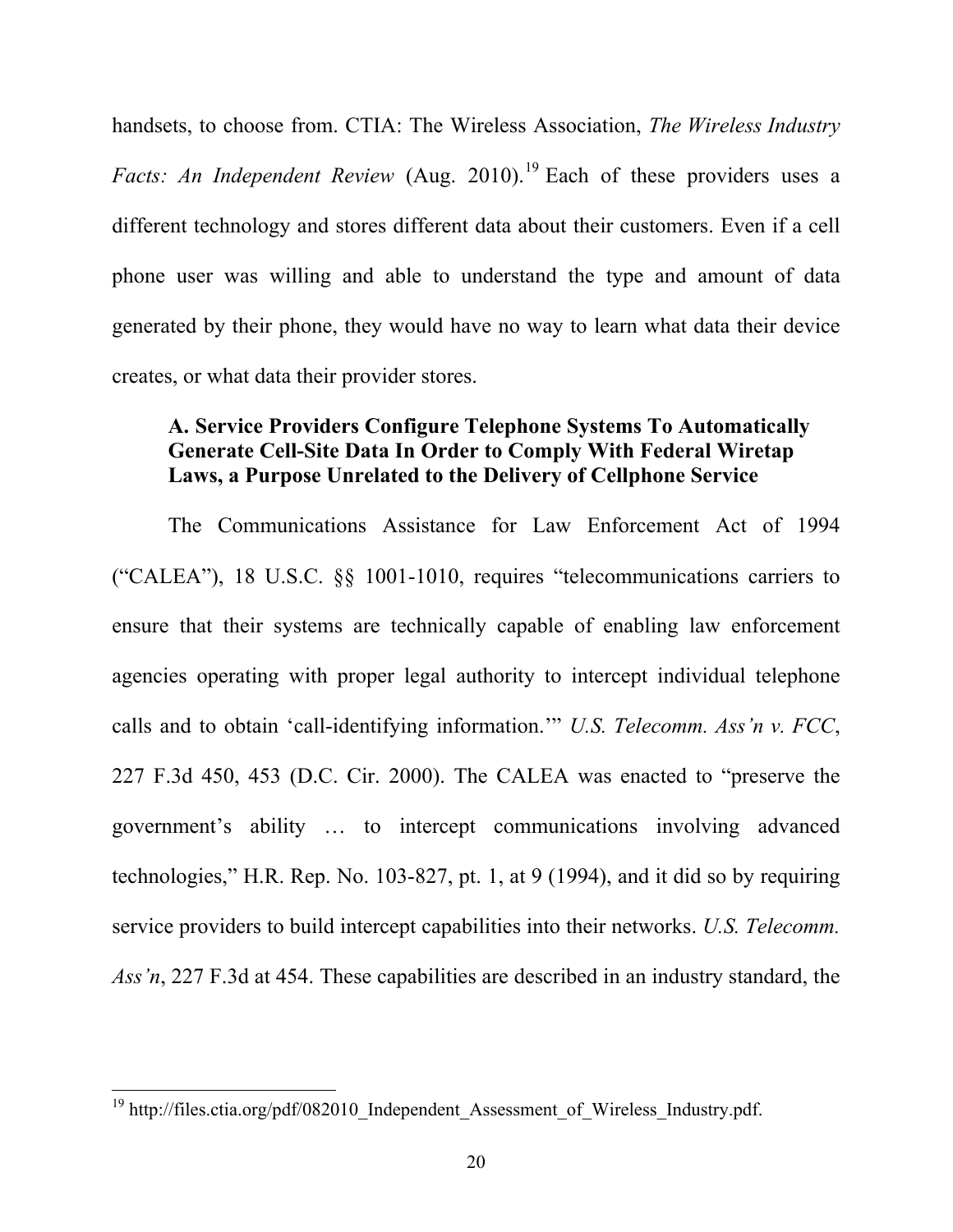"J-Standard,"20 adopted by the Telecommunications Industry Association ("TIA") in accordance with FBI negotiations. *Id.* at 455. Under the CALEA safe harbor provision, "carriers that comply with the accepted [standard] will be deemed in compliance with the statute." *See* 47 U.S.C. § 1006(a)(2).

The J-Standard, created and adopted in response to CALEA's compliance mandate, dictates the default network architecture of every cell phone service provider (and other telecommunications service provider) in the United States. *See*  Micah Sherr, et al., *Can They Hear Me Now? A Security Analysis of Law Enforcement Wiretaps*, Proc. 16th ACM Conf. on Computer & Comms. Sec. 512, 514 (Nov. 2009) ("This architecture is the only currently fielded standard for complying with CALEA.").<sup>21</sup> "The J-standard mandates that some or all network elements be able to function as *interception access points* (IAPs) when authorized by a wiretap order." *Id.* Under the standard, the provider's network must be able to interface with a law enforcement "collection function" on request. *Id.* at 515. "Call-identifying information is transmitted using the *Lawfully Authorized Electronic Surveillance Protocol* (LAESP), a message-based protocol that encodes actions taken by the TSP or the wiretap subject." *Id.* Each message "must contain (at a minimum) a timestamp, a case identifier, and possibly the identity of the IAP

<sup>&</sup>lt;sup>20</sup> American National Standards Institute, *Lawfully Authorized Electronic Surveillance*, Joint Standard ANSI/J-STD/025B, TIA/ATIS, Aug. 2003. <sup>21</sup> *Available at* http://www.crypto.com/papers/calea-ccs2009.pdf.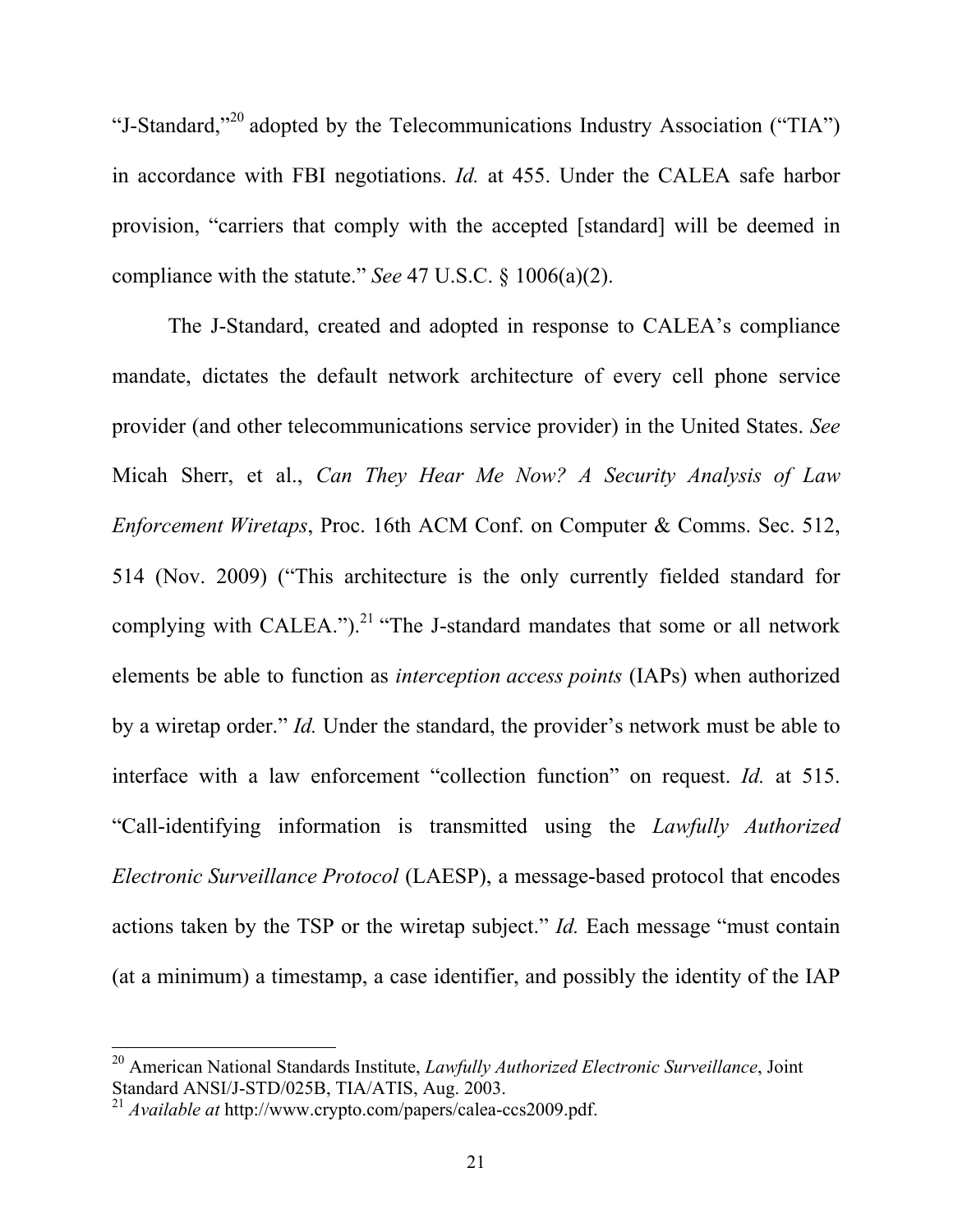that intercepted the call-identifying information." *Id.* at 517. The J-standard also covers text message "services such as the Short Message Service (SMS)." *Id.*

As a result of the implementation and acceptance of the J-Standard, cell phone users have no opportunity to switch providers or otherwise escape the tracking-enabled network architecture. These cell phone networks automatically create location records, which can be forwarded to law enforcement in real time "pursuant to a court order or other lawful authorization," 47 U.S.C.  $\S$  1002(a)(1), or stored over the long term. But carriers must also facilitate access to these records "in a manner that protects … the privacy and security of communications and call-identifying information not authorized to be intercepted." *Id.* at §1002(a)(4)(A). The CALEA creates a system that gives consumers no choice in the network architecture of their communications providers, but it expressly grants privacy protections for sensitive records. Thus the CALEA both underscores the lack of voluntariness and consent to collection of these records, and reinforces the expectation that when personal information is collected, it will remain private.

After the J-Standard was first adopted and implemented by an order of the Federal Communications Commission ("FCC"), it was challenged on the grounds that it "impermissibly expanded the types of call-identifying information that carriers must make accessible" to include antenna tower location information. *U.S. Telecomm Ass'n*, 227 F.3d at 453. The Court of Appeals for the District of

22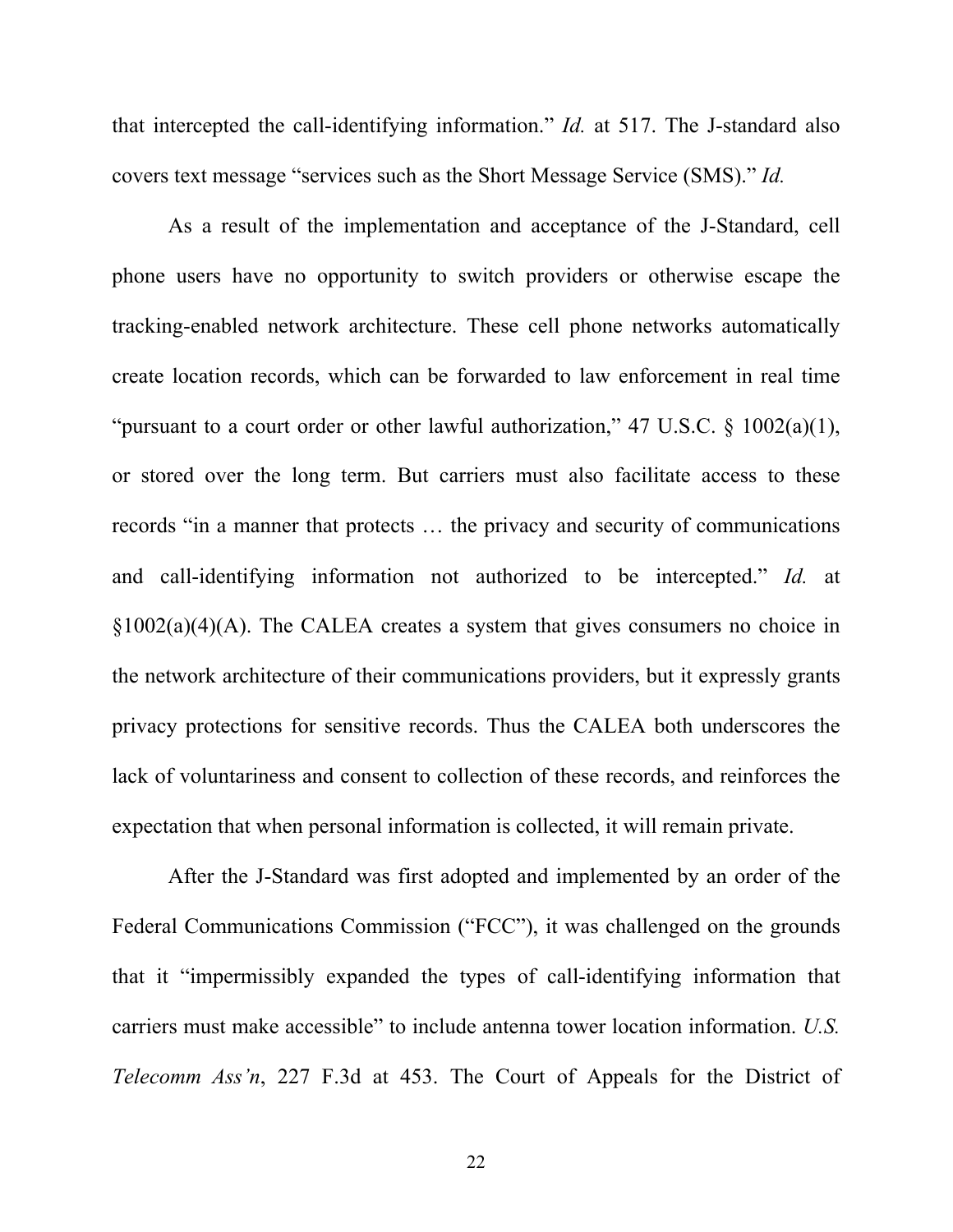Columbia Circuit upheld portions of the J-Standard that included location information within the "call-identifying information" protocol, noting that Section 103(a)(2) of CALEA explicitly limits the disclosure of "physical location of the subscriber" as part of call-identifying information "acquired solely pursuant to the authority for pen registers and trap and trace devices." *Id.* at 463 (citing 47 U.S.C.  $§$  1002(a)(2)). The Court emphasized that "[t]he Commission demonstrated its understanding that antenna location information could only be obtained with something more than a pen register order … a point the Justice Department concedes in its brief: 'A pen register order does not by itself provide law enforcement with authority to obtain location information, and we have never contended otherwise.'" *Id.* at 464. Even the FCC noted when it adopted the J-Standard that precise location tracking "could undermine individual privacy." Communications Assistance for Law Enforcement Act, 14 FCC Rcd. 16794 at ¶ 46 (1999) ("Third Report and Order").

The Government now commonly orders service providers to turn over historical location records in response to a "hybrid" pen register order. *See*  Stephanie K. Pell & Christopher Soghoian, *Can You See Me Now?: Toward Reasonable Standards for Law Enforcement Access to Location Data that Congress Could Enact*, 26 Berkeley Tech. L.J. (forthcoming Mar. 2012). The Government requires that service providers gather this location data automatically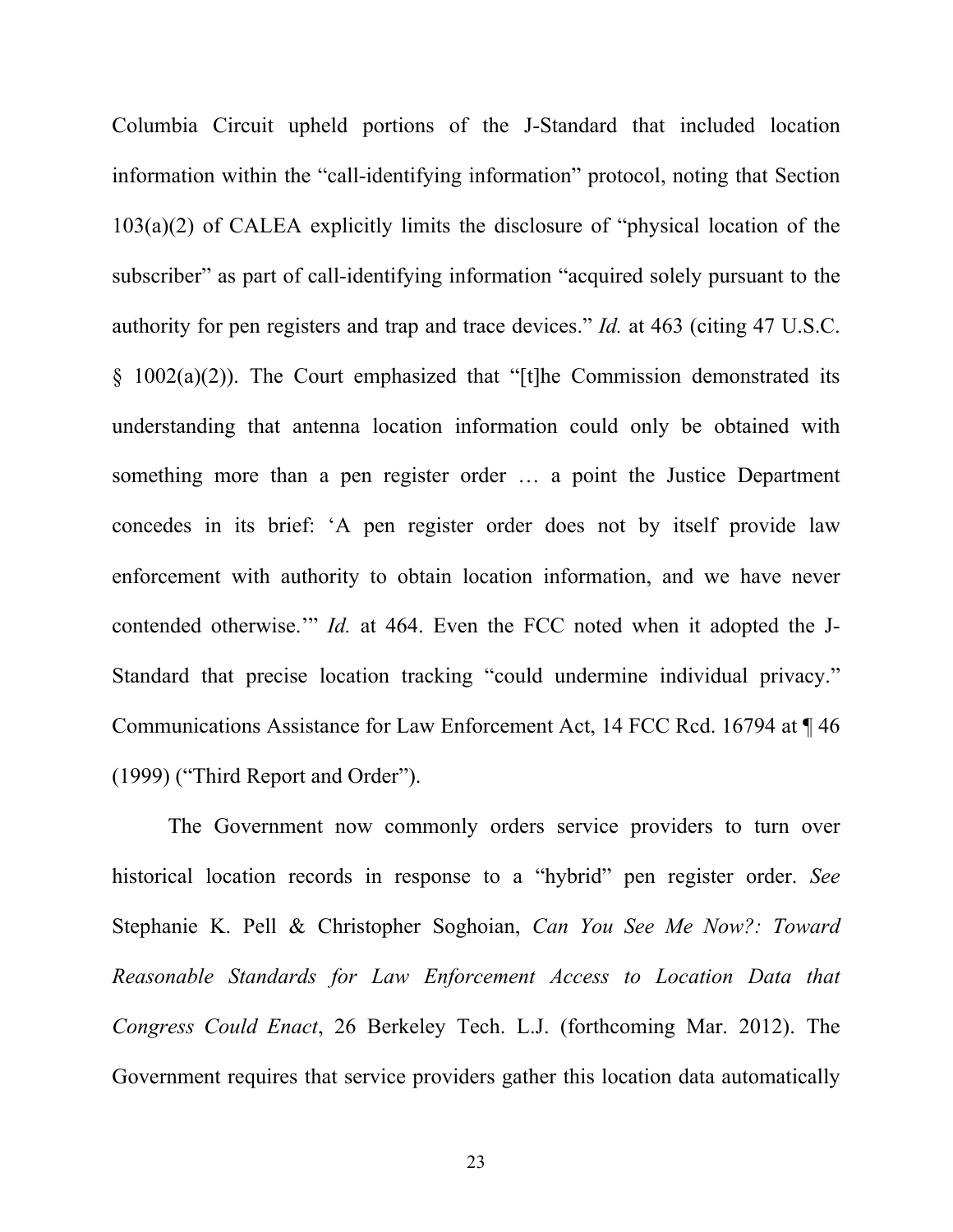in case it gets a warrant, then applies for an order under the minimal pen register standard after that data is stored, even though it already conceded that such a minimal standard was insufficient to justify collection of location data in the first place. *See U.S. Telecomm Ass'n*, 227 F.3d at 464.

Given that the government itself first mandated the collection of this data, it cannot reasonably argue that disclosure of the data is voluntary in any meaningful sense when it attempts to obtain private location records. This point alone clearly distinguishes the matter before the court from *Smith v. Maryland.* 442 U.S. at 749 (Marshall, J., dissenting) ("It is idle to speak of 'assuming' risks in contexts where, as a practical matter, individuals have no realistic alternative.").

## **B. Cell Phone Users Reasonably Expect That Their Location Data Will Not Be Disclosed During Normal Cell Phone Use**

Cell phones and other consumer electronic devices generate enormous amounts of location data, and the collection and use of this data often occurs without the user's knowledge or consent. A recent survey found that 77% of cell phone users did not want to disclose their location to application owners or developers. Harris Interactive, *Mobile Privacy: A User's Perspective* (Mar. 4,  $2011$ ).<sup>22</sup> Other surveys found that although some users are aware that cell phones disclose location data to application developers, they are concerned about controlling who has access to their location. Janice Y. Tsai et al., *Location-Sharing* 

<sup>&</sup>lt;sup>22</sup> http://www.scribd.com/doc/54220855/TRUSTe-Mobile-Privacy-Report.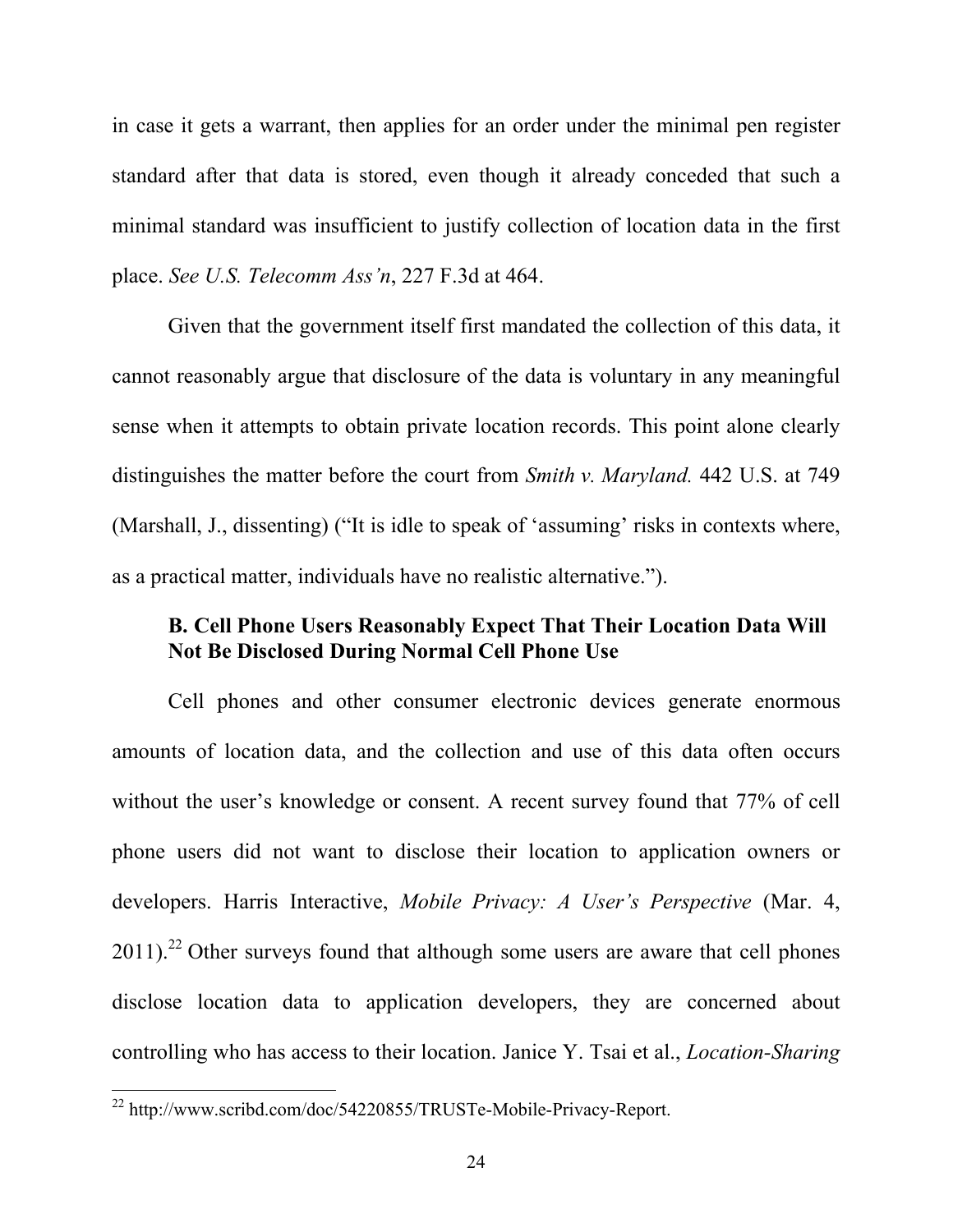*Technologies: Privacy Risks and Controls* (2010). 23 A study conducted by Microsoft researchers found that individuals were concerned about access to location data, "strongly agree [ing] that companies should never share personal information unless it has been authorized by the individual." A.J. Bernheim Brush et al., *Exploring End User Preferences for Location Obfuscation, Location-Based Services, and the Value of Location*, Proc. UbiComp 95, 99 (Sept. 2010). The study participants were generally only willing to share or publicize this data if effective anonymization and obfuscation techniques were in place to address their privacy concerns. *Id.* at 101.

Another study conducted by Carnegie Mellon University researchers in 2009 demonstrated that mobile phone users have "rich location-privacy preferences" and want control over the collection and sharing of their location data with third parties in fine granularity along several dimensions, including time of day, day of week, and by location. Michael Benisch et al., *Capturing Location-Privacy Preferences: Quantifying Accuracy and User-Burden Tradeoffs*, 15 Personal & Ubiquitous Comp. 679 (2011).

These findings are corroborated outside of an academic context. Consumers strongly object when companies secretly enable location-tracking services. *See* John R. Quain, *Changes to OnStar's Privacy Terms Rile Some Users*, N.Y. Times

<sup>&</sup>lt;sup>23</sup> Available at http://cups.cs.cmu.edu/LBSprivacy/files/TsaiKelleyCranorSadeh\_2009.pdf.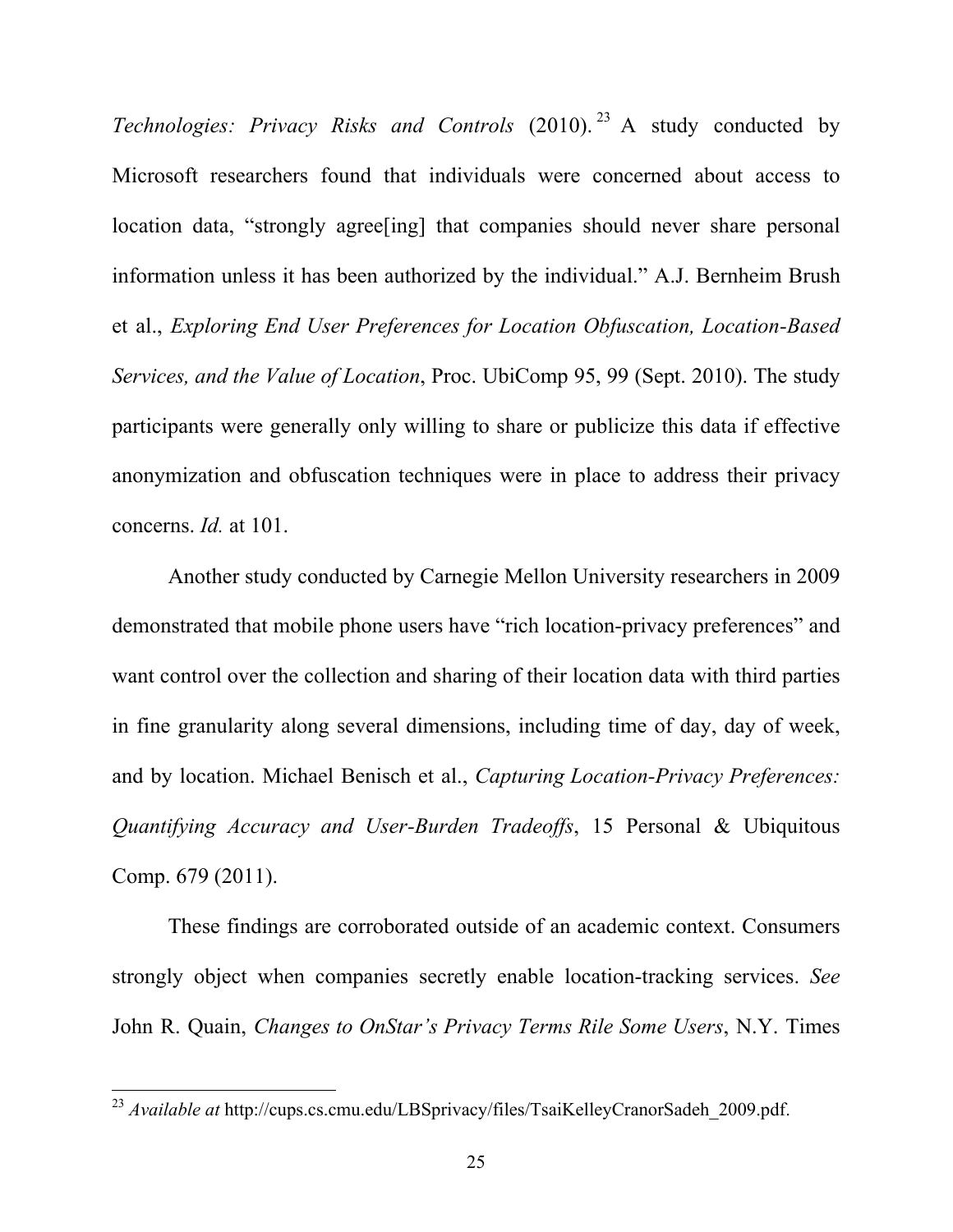Blog: Wheels (Sept. 22, 2011).<sup>24</sup> In May 2011, data scientists revealed that an unencrypted file on Apple iPhones stored a ten-month record of a user's location data. *See* Nick Bilton, *Tracking File Found in iPhones*, N.Y. Times, Apr. 20, 2011.<sup>25</sup> Consumers were very upset when they learned of this, and ultimately, the company revised the operating system to correct the problem. Press Release, Apple, Inc., Apple Q&A on Location Data (Apr. 27, 2011).<sup>26</sup>

Consumers expect that information about their location will be used consistently with the context in which that information was collected. *See* Helen Nissenbaum, *Privacy in Context: Technology, Policy, and the Integrity of Social Life* (2009); *see also* White House, *Consumer Data Privacy in a Networked World: A Framework for Protecting Privacy and Promoting Innovation in the Global Digital Economy* 15 (2012) ("Respect for context: Consumers have a right to expect that companies will collect, use, and disclose personal data in ways that are consistent with the context in which consumers provide the data."). In cases involving secret or unconsented location monitoring, this respect for context is violated, and thus, so are the individuals' reasonable privacy expectations.

 $24 \text{ http://wheels.blogs.nytimes.com/2011/09/22/changes-to-onstars-privacy-terms-ride-some-users.}$ 

<sup>25</sup> *Available at* https://www.nytimes.com/ 2011/04/21/business/21data.html

<sup>26</sup> *Available at* https://www.apple.com/pr/library/2011/04/27Apple-Q-A-on-Location-Data.html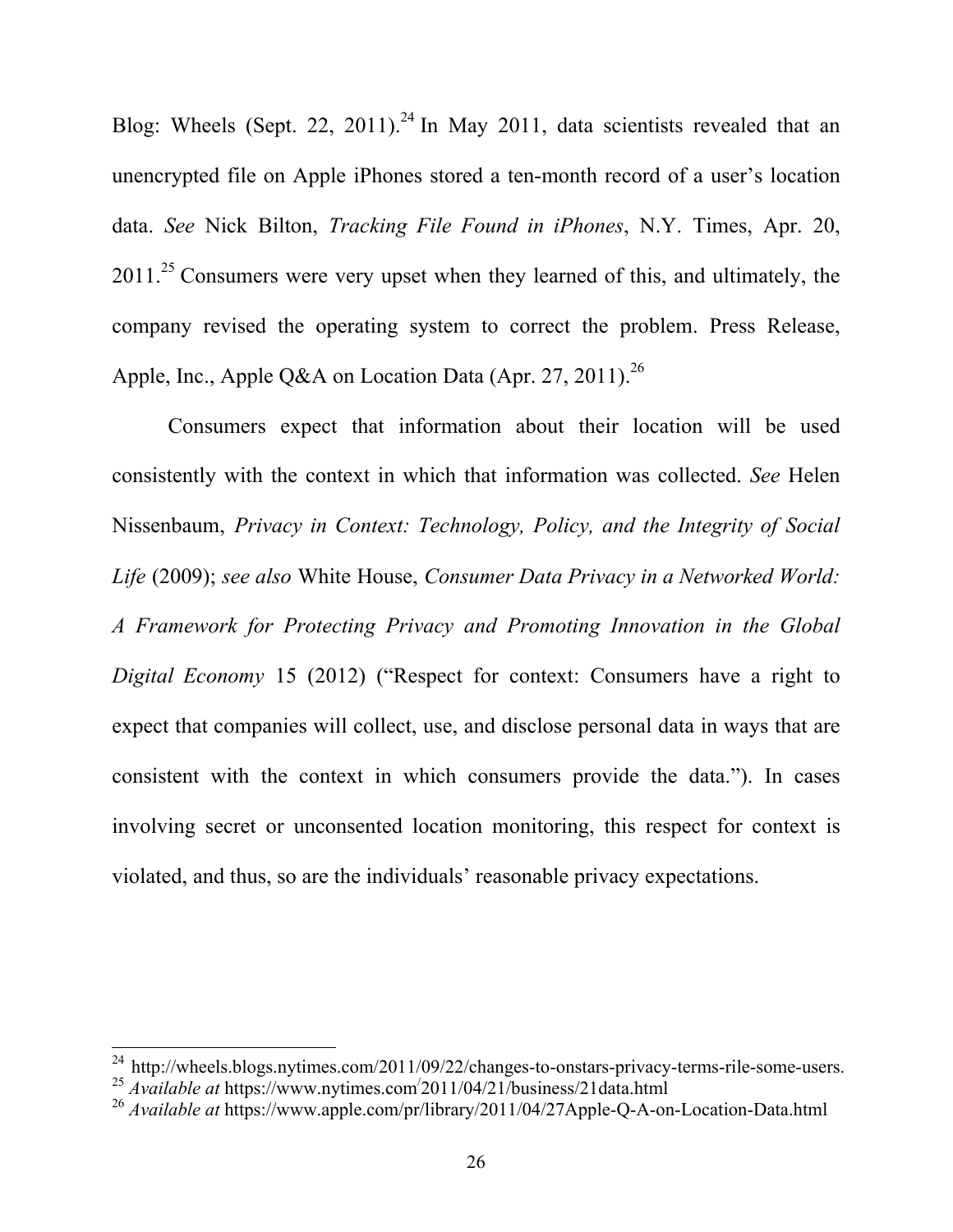## **C. The Mere Existence of a Privacy Policy Does Not Eliminate a Cell Phone User's Reasonable Expectation That Their Location Data Will Remain Private**

In this case, the Government applied for "hybrid" orders to obtain the historical location records of MetroPCS and T-Mobile customers. Both MetroPCS and T-Mobile have extensive privacy policies available via the Internet, separate from the service contracts signed by users when they register for a cell phone. These privacy policies discuss the location data automatically stored by their networks.27 However, these online statements are not evidence that consumers reasonably understand or voluntarily convey their location information in a way that eliminates their Fourth Amendment expectation of privacy. The customers here may have had no reason or opportunity to read these online statements. Even where customers are aware of these policies, comprehensive empirical studies reveal that users rarely read them, and instead assume privacy policies assure that their information is protected. *See* discussion *infra* pp. 28-31. The mere existence of such policies does not indicate that customers have "assumed the risk of disclosure."

<sup>&</sup>lt;sup>27</sup> See MetroPCS, *Privacy Policy*,

http://www.metropcs.com/metro/tac/termsAndConditions.jsp?terms=Terms%20and%20Conditio ns%20of%20Service (last visited Mar. 13, 2012); T-Mobile, *Privacy Policy*, http://www.tmobile.com/company/website/privacypolicy.aspx (last visited Mar. 13, 2012). The total word count of these privacy policies combined is 8,891, which is 1,891 more than the maximum allowable word count for this amicus curiae brief.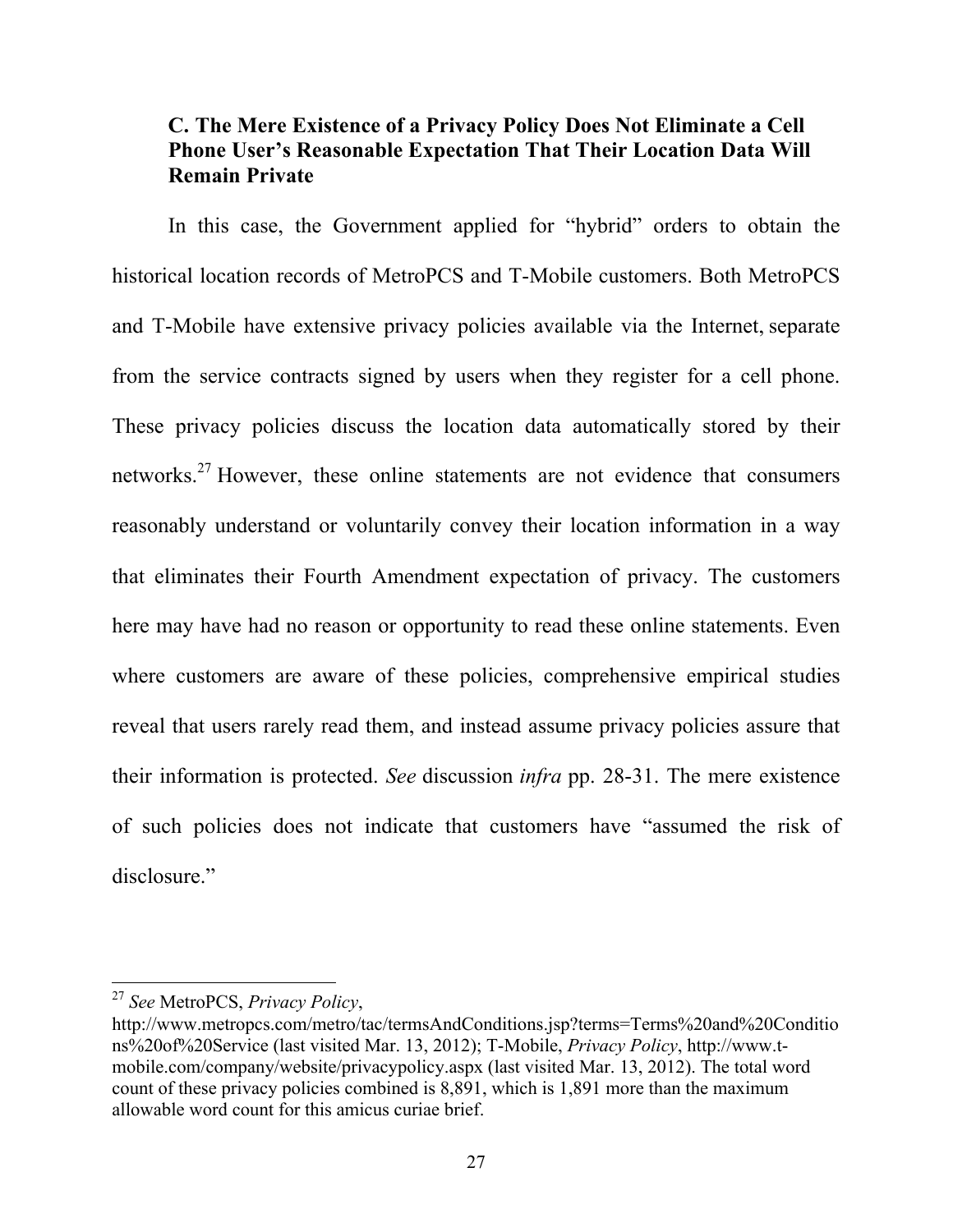Privacy researchers have found that users rarely read privacy policies. *See, e.g.*, Janice Y. Tsai et al., *The Effect of Online Privacy Information on Purchasing Behavior: An Experimental Study*, 22 Info. Sys. Research 254, 256 (2011) (citing *Consumers Have a False Sense of Security About Online Privacy: Actions Inconsistent with Attitudes*, TRUSTe, Dec. 2006; 28 Carlos Jensen et al., *Privacy Practices of Internet Users: Self-reports Versus Observed Behavior*, 63 Int'l J. Human-Computer Studies 203, 223 (2005) ("[O]nly a minority of subjects read policies with any frequency.")).

Even senior government officials, charged with consumer protection, have publically acknowledged that users do not read privacy policies. "We all agree that consumers don't read privacy policies – or EULAs, for that matter." Jon Leibowitz, Chairman, Fed. Trade. Comm'n, Introductory Remarks at the FTC Privacy Roundtable (Dec. 7, 2009).<sup>29</sup> Similarly, David Vladeck, the Director of the FTC's Bureau of Consumer Protection told the New York Times that: "… I don't believe that most consumers either read [privacy disclosures], or, if they read them, really understand it." Stephanie Clifford, *An Interview With David Vladeck of the F.T.C.*, N.Y. Times Blog: Media Decoder (Aug. 5, 2009).<sup>30</sup> Even Chief Justice

 $28$  http://www.prnewswire.com/news-releases/consumers-have-false-sense-of-security-about-<br>online-privacy---actions-inconsistent-with-attitudes-55969467.html.

 $^{29}$  Available at http://www.ftc.gov/speeches/leibowitz/091207privacyremarks.pdf.<br> $^{30}$  http://mediadecoder.blogs.nytimes.com/2009/08/05/an-interview-with-david-vladeck-of-theftc/.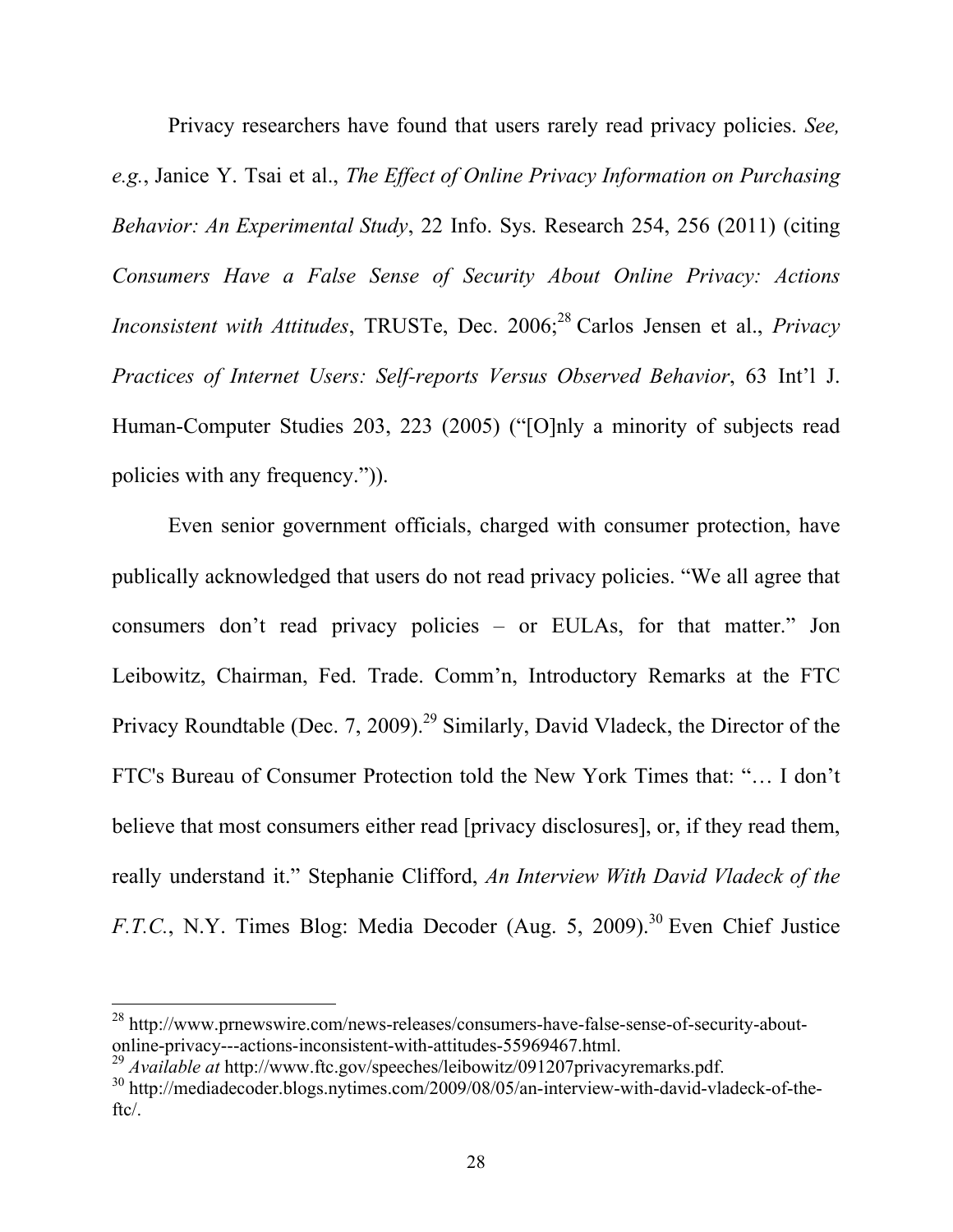Roberts admitted that he doesn't usually read the terms of service or privacy policies:

It has "the smallest type you can imagine and you unfold it like a map," he said. "It is a problem," he added, "because the legal system obviously is to blame for that." Providing too much information defeats the purpose of disclosure, since no one reads it, he said. "What the answer is," he said, "I don't know."

Debra Cassens Weiss, *Chief Justice Roberts Admits He Doesn't Read the Computer Fine Print*, A.B.A. J. (Oct. 20, 2010). 31

Many recent empirical studies have addressed the question of whether individuals read contracts, especially online licenses and policies. *See generally*  Zev J. Eigen, *Empirical Studies of Contract*, Ann. Rev. L. & Soc. Sci. (forthcoming 2012) (manuscript at 6, 8, 15-16).<sup>32</sup> As Professor Eigen's review of recent research describes, these studies find that individuals tend not to read form contracts or boilerplate language like that contained in the privacy policies at issue here. *Id*. at 15. In one study, a New York University research group monitored the Internet browsing behavior of over 45,000 users. An analysis of the data revealed that the "average rate of readership of [online licensing agreements] is on the order of 0.1 percent to 1 percent," which included everyone who accessed the licensing webpage for at least one second. Florencia Marotta-Wurgler, *Will Increased* 

<sup>&</sup>lt;sup>31</sup> http://www.abajournal.com/news/article/chief\_justice\_roberts\_admits\_he\_doesnt\_read\_ the computer fine print/.

<sup>&</sup>lt;sup>32</sup> *Available at* http://papers.ssrn.com/sol3/papers.cfm?abstract\_id=1998483.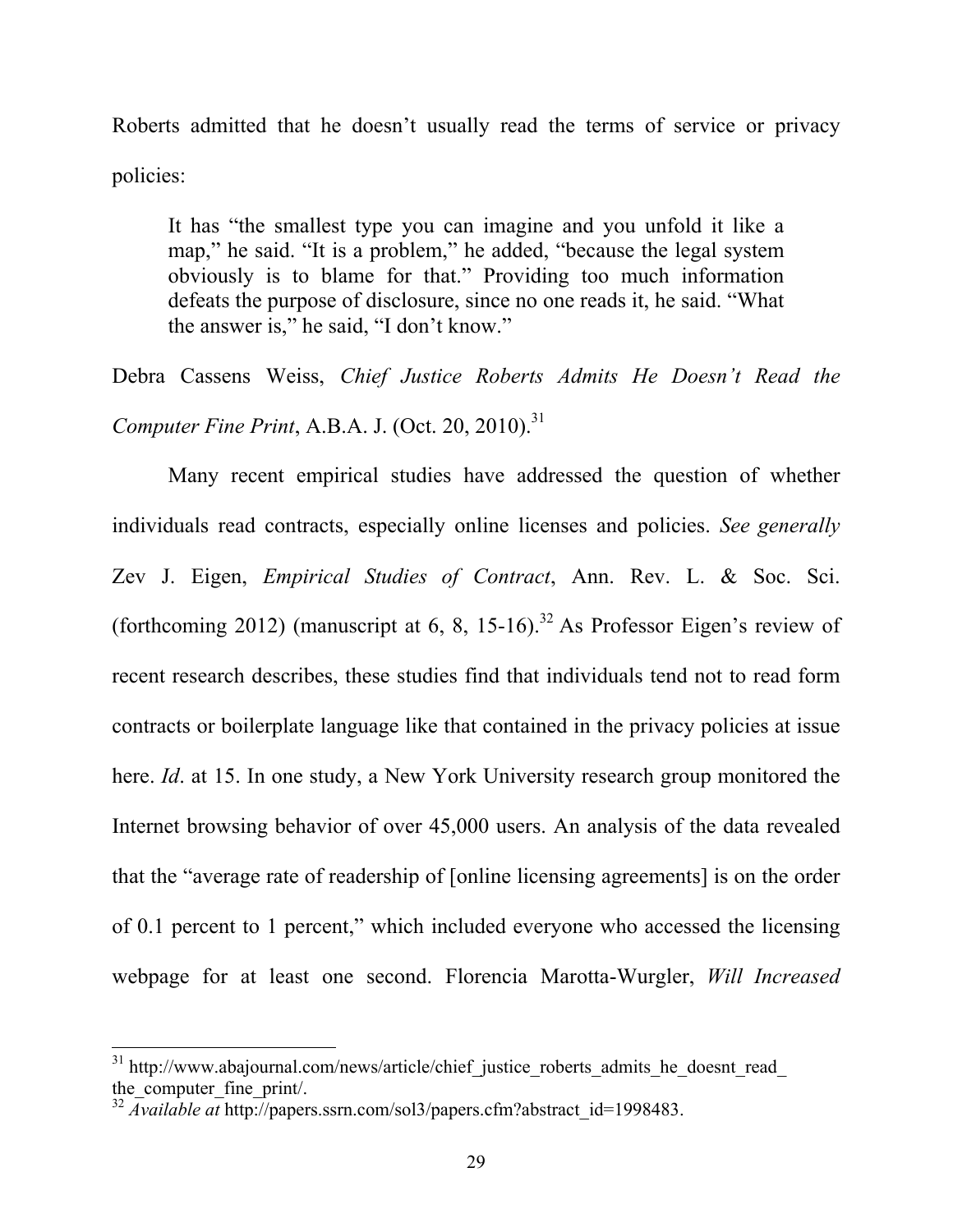*Disclosure Help? Evaluating the Recommendations of the ALI's"Principles of the Law of Software Contracts*,*"* 78 U. Chi. L. Rev. 165, 168 (2011).

The Samuelson Clinic at the University of California, Berkeley found that only 1.4 percent of 222 study participants reported reading license agreements often and thoroughly. By contrast, 66.2 percent reported rarely reading or browsing the contents of EULAs, and 7.7 percent said they had never noticed these agreements or had never read them. Joseph Turow et al., *The Federal Trade Commission and Consumer Privacy in the Coming Decade*, 3 I/S: J.L. & Pol'y for Info. Soc'y 723, 740 (2007).<sup>33</sup>

It should be no surprise that users routinely ignore privacy policies. As a Carnegie Mellon research team recently calculated, it would take an average consumer approximately 200 hours each year to read the privacy policies of all of the sites they visited, with annual costs of about \$3,534. The researchers concluded that, "[n]ationally, if Americans were to read online privacy policies word-forword, we estimate the value of time lost as about \$781 billion annually." Aleecia M. McDonald, *Footprints Near the Surf: Individual Privacy Decisions in Online Contexts* 11-28 (Dec. 1, 2010) (unpublished Ph.D dissertation, Carnegie Mellon

<sup>&</sup>lt;sup>33</sup> *Available at http://www.ntia.doc.gov/comments/100402174-0175-*01/attachments/FTC\_and\_privacy.pdf.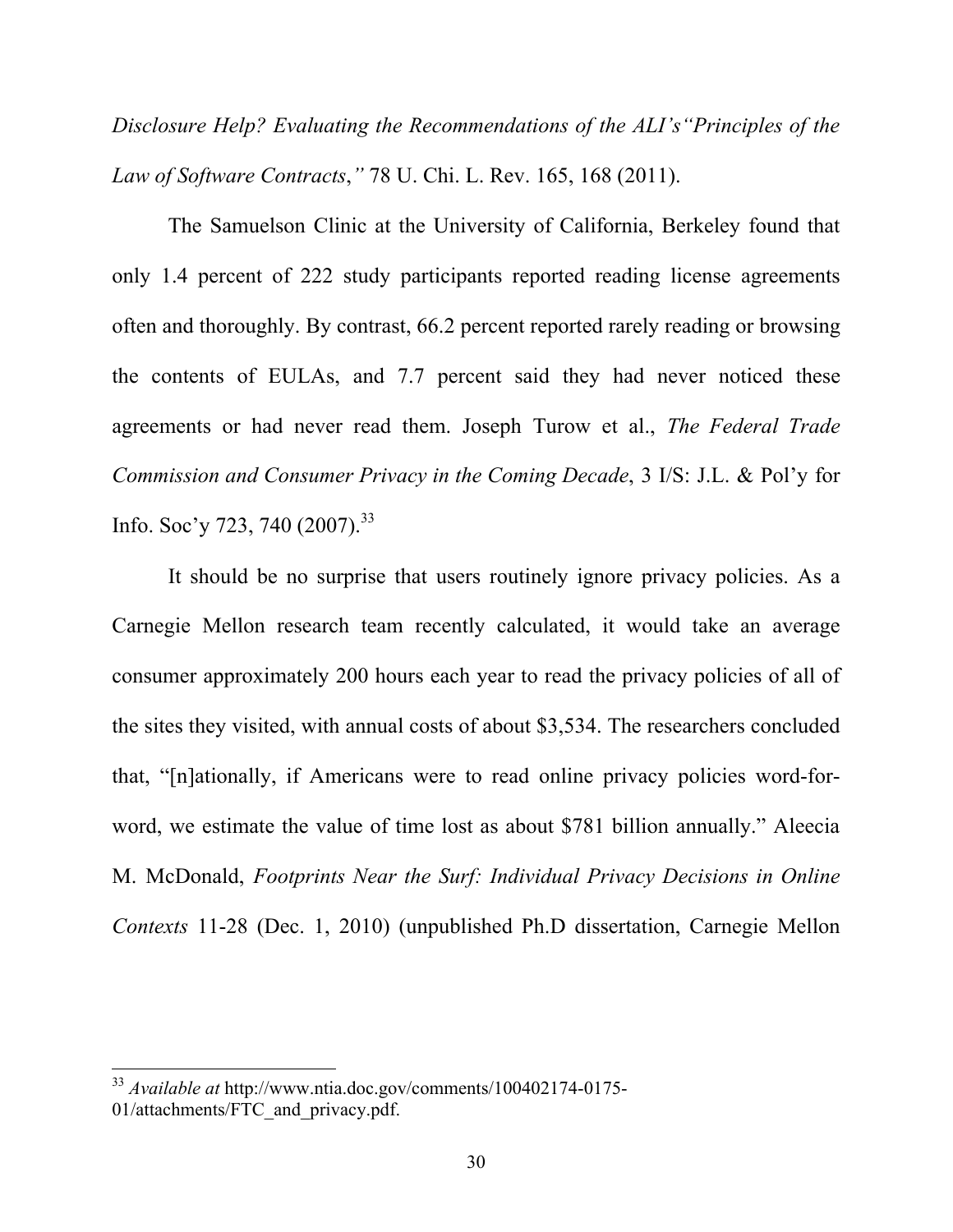Univ.); 34 Aleecia McDonald & Lorrie Cranor, *The Cost of Reading Privacy Policies*, 4 I/S: J.L. & Pol'y for Info. Soc'y 543 (2008).<sup>35</sup>

Even when users do read privacy policies, they are likely to be confused or to assume that their rights are being protected, rather than the opposite. The privacy policies in this case indicate that location records are created automatically to route and complete wireless calls. *See generally* Brief for the United States at 20-21. However, these policies also make clear that "[u]nder federal law, you have a right, and we have a duty, to protect the confidentiality of [Consumer Proprietary Network Information]," which includes "call location information." T-Mobile, *Privacy Policy*<sup>36</sup> The existence of these privacy policies does not establish consumer knowledge of or consent to disclosure of historical location records. In fact, if a customer did read these policies, they would likely believe that the "confidentiality" of their location data was assured.

#### **CONCLUSION**

Amicus respectfully asks this Court to hold that the Government cannot obtain historical cell-site data without probable cause because individuals have a

<sup>&</sup>lt;sup>34</sup> *Available at http://repository.cmu.edu/dissertations/7/.* 

<sup>35</sup> *Available at* http://lorrie.cranor.org/pubs/readingPolicyCost-authorDraft.pdf.

 $36$  http://www.t-mobile.com/company/website/privacypolicy.aspx (last visited Mar. 13, 2012). MetroPCS, Privacy Policy, http://www.metropcs.com/metro/tac/termsAndConditions.jsp?terms= Privacy%20Policy ("We have a duty, to protect the confidentiality of information about … the location of your device on our network when you make a voice call.") (last visited Mar. 13, 2012).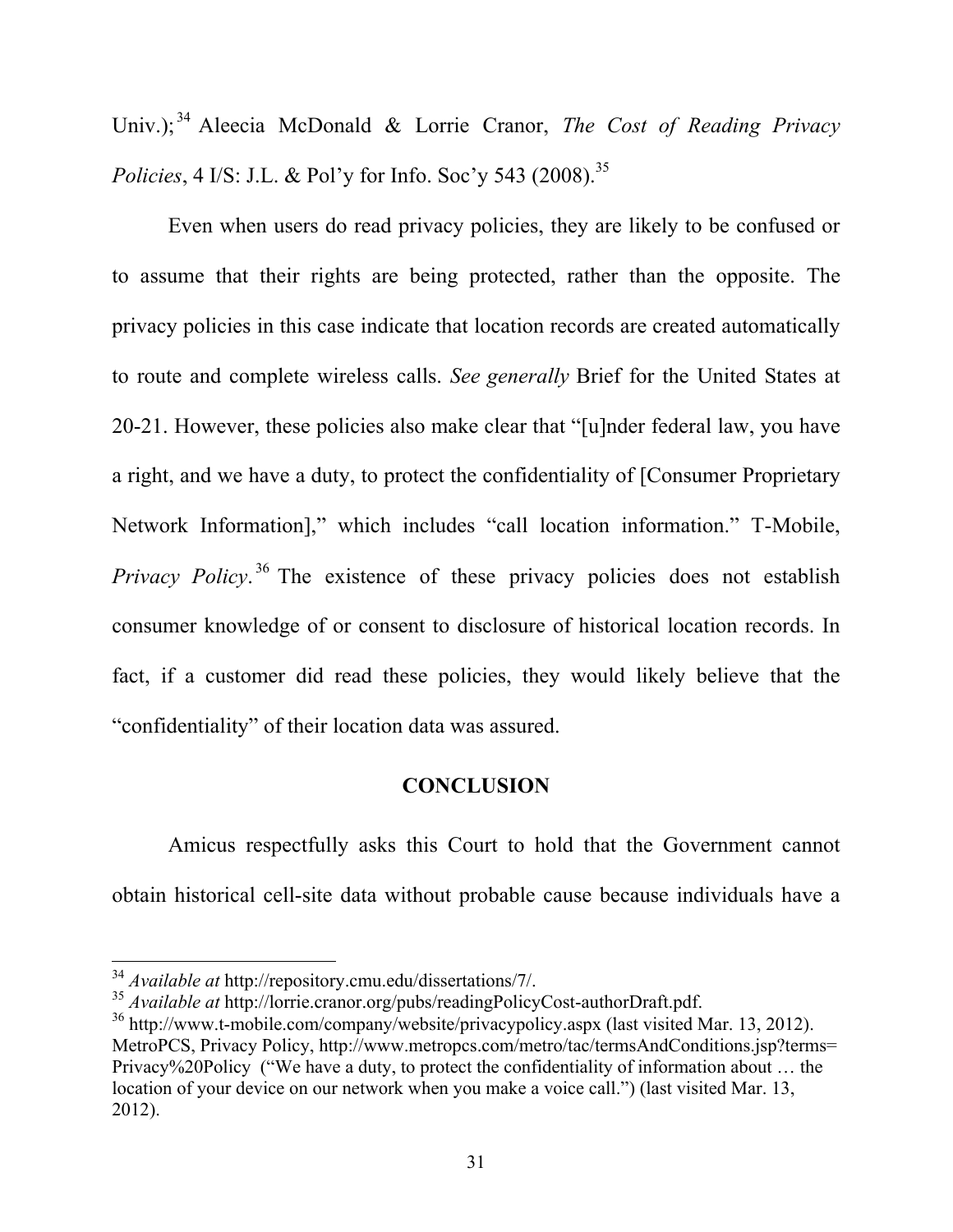reasonable expectation of privacy in their cell phone location records and do not voluntarily disclose that data in a way that waives their privacy interest.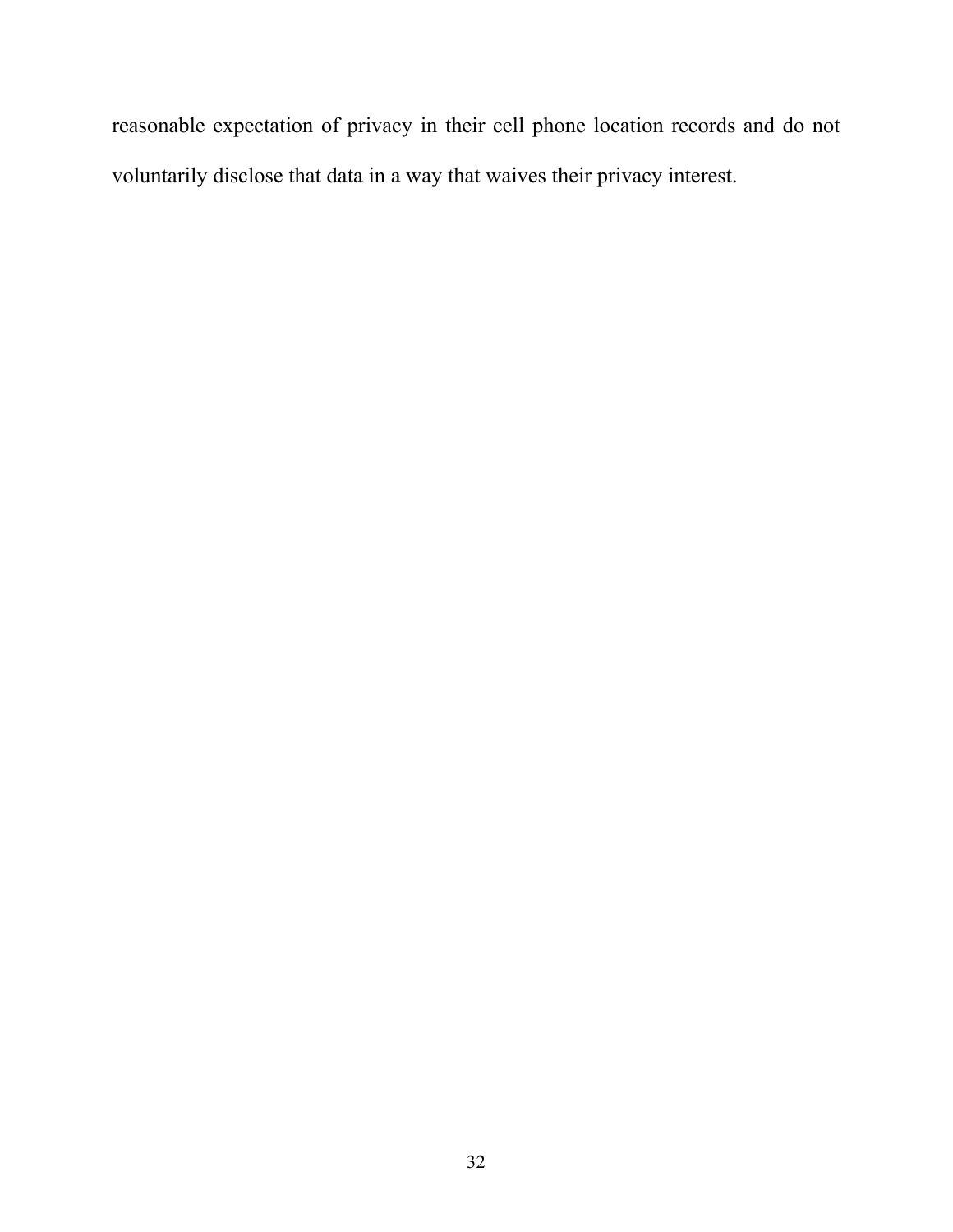#### **CERTIFICATE OF COMPLIANCE**

This brief complies with the type-volume limitation of 7,000 words of Fed. R. App. P. 29(d) and Fed. R. App. P. 32(B)(i). This brief contains 6,913 words, excluding the parts of the brief exempted by Fed. R. App. P.  $32(a)(7)(B)(iii)$ . This brief complies with the typeface requirements of Fed. R. App. P. 32(a)(5); 5th Cir. R. 32.2 and the type style requirements of Fed. R. App. P. 32(a)(6) because this brief has been prepared in a proportionally spaced typeface using Microsoft Office Word in 14 point Times New Roman style.

Dated: March 16, 2012

\_\_\_*/s/ Marc Rotenberg*\_\_\_\_\_\_\_\_\_\_ Marc Rotenberg *Counsel of Record* John Verdi Alan Butler Electronic Privacy Information Center 1718 Connecticut Ave. NW, Suite 200 Washington, DC 20009 (202) 483-1140